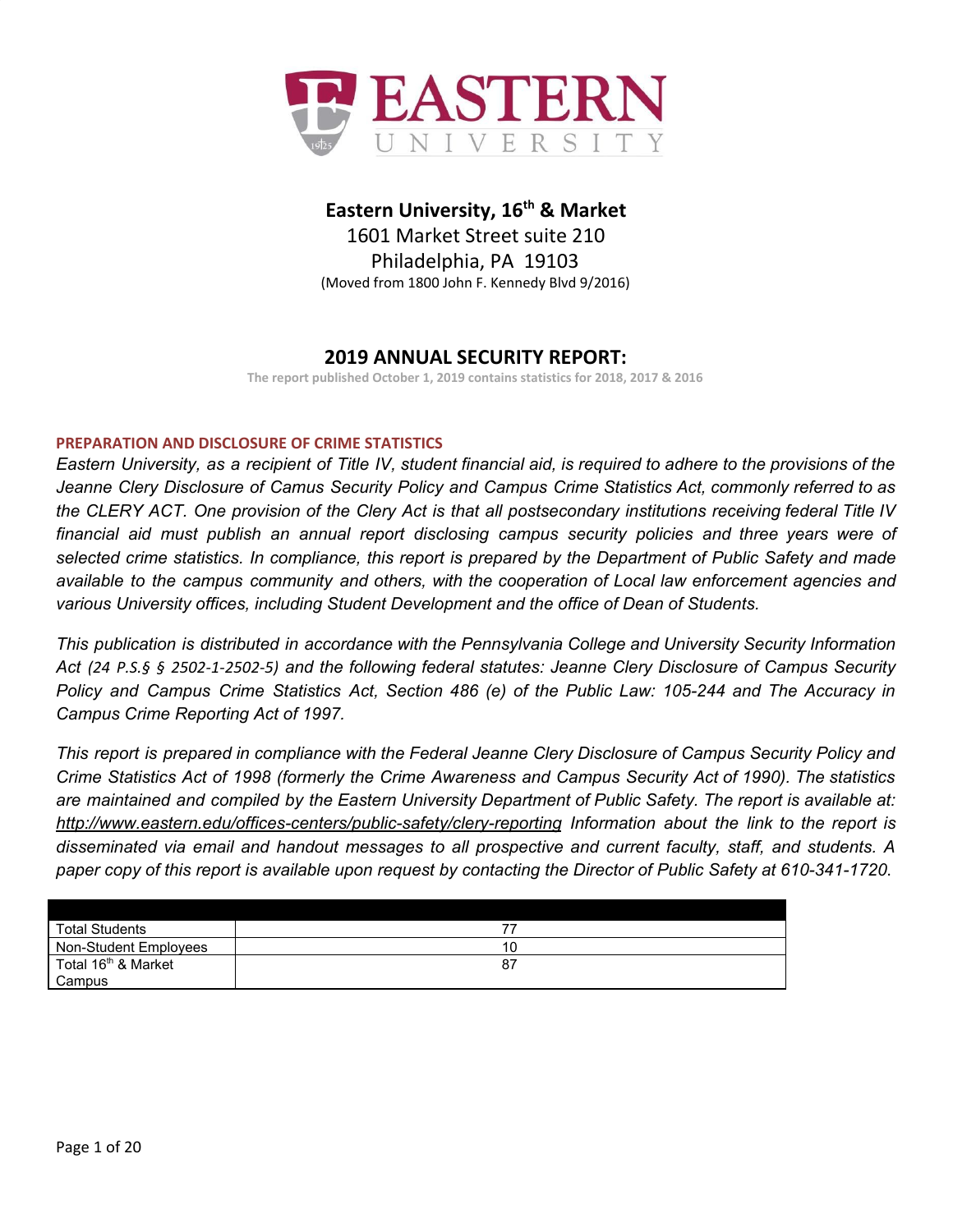## **THE COMMUNITY at EASTERN UNIVERSITY, PHILADELPHIA at 16 TH & MARKET**

At Eastern University, we believe that a safe campus is your right – and your responsibility. Security is a team effort that involves the cooperation of all concerned: students, faculty and staff. The Office of Public Safety, the Office of Student Development, and all of Eastern University take a lead role and are an integral part of this team. Our goal is to foster a stable environment in which security is balanced with freedom of movement on an open campus.

The classrooms and offices of Eastern University, Philadelphia at 16<sup>th</sup> & Market are located at suite 210, 1601 Market Street, Philadelphia, PA, 19123 (the campus moved from 18<sup>th</sup> & JFK, Sept 2016). The building has security officers in the lobby 24 hours a day. In addition, the Philadelphia Police Department provides police service for this location and can be reached at 911 for emergency services. The Eastern University community at this location consists primarily of working adults, most of who work in the vicinity of the office complex. There are no residential facilities at this location.

#### **ACCESS to FACILITIES**

Access to elevators leading to the office and classroom location is monitored by building security.

#### **SECURITY PERSONNEL, POLICY AND PROCEDURES**

The University does not maintain security personnel at this venue. The building security is available at all times while classes are in session. If there is an emergency, contact Philadelphia Police Department 911 and building security at 215-563-0628.

#### **VOLUNTARY & CONFIDENTIAL REPORTING PROCEDURES**

Although we encourage the reporting of crime directly to the Security Manager in some instances members of the campus community may choose to file a report with one of the other **Campus Security Authorities**. They include any member of the Esperanza Staff, the Dean, another member of the student development offices, other Directors and Department Heads, advisors and some counselors.

Allegations of campus crime that a staff member becomes aware of and that were made in good faith must be reported to the Department of Public Safety. "In good faith" means that there is a reasonable basis for reporting a crime, as opposed to basing a report on a rumor. Eastern University allows for confidential reporting of crime. Victims who do not want to pursue action within the University or the criminal justice system can make a confidential report without revealing the identity of the victim. The Philadelphia Police Department will be notified as well. The University will guide the victim through the available options and support the victim in his or her decision. Various outside resources are available for other students on a referral basis. The purpose of a confidential report is to comply with a victim's expressed wishes to keep the matter confidential, while taking steps to ensure the future safety of the victim and others.

With this information, the University can keep and disseminate accurate records of the number of incidents involving students, determine where there is a pattern of crime with regard to a particular location, method, or assailant, and alert the community to potential danger. Reports filed in this manner are counted and disclosed in the annual crime statistics for the University.

#### **ALCOHOL AND DRUG POLICIES**

The Drug Free Schools and Campus Regulations (34 CFR Part 86) of the Drug Free Schools and Communities Act (DFSCA) require an institution of higher education such as Eastern University to certify it has implemented programs to prevent the abuse of alcohol and use or distribution of illicit drugs both by EU students and employees, both on its premises and as a part of any of its activities. Eastern University publishes a Biennial Review of their Drug and Alcohol Abuse Prevention Programs (DAAPP). The DAAPP report can be found at:

[https://www.eastern.edu/sites/default/files/inline-files/DAAPP\\_2018.pdf](https://www.eastern.edu/sites/default/files/inline-files/DAAPP_2018.pdf)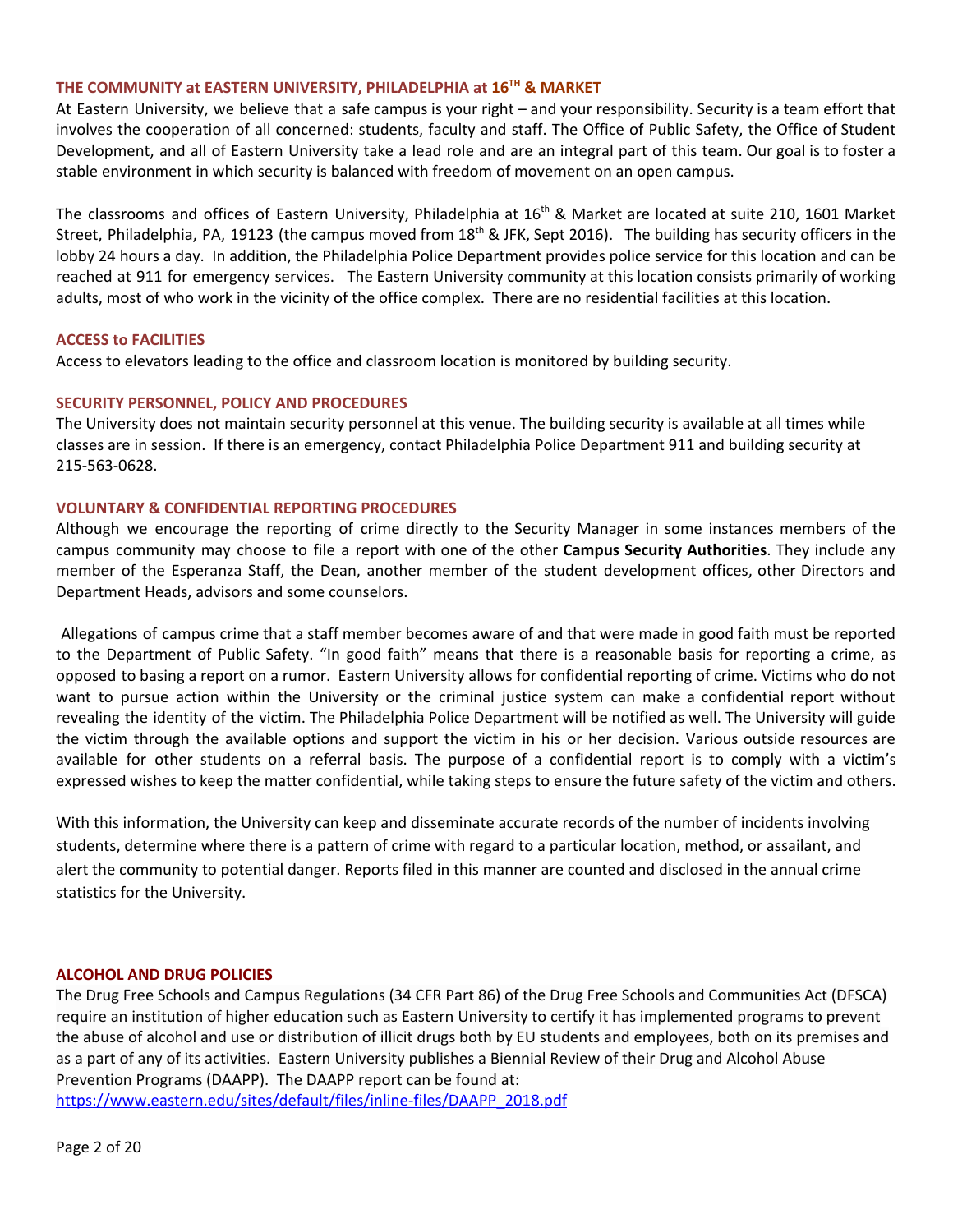# At a minimum each institution of higher education must annually distribute the following in writing to all students **and employees:**

Standards of conduct that clearly prohibit the unlawful possession, use or distribution of illicit drugs and alcohol by students and employees; An email to EU students and employees is sent to directing the campus to: The information may *also be found in the EU student and employee handbook. Student email was sent on February 1, 2019.*

A description of the legal sanctions under local, state, or federal law for the unlawful possession or distribution of illicit drugs and alcohol; Individuals found guilty of crimes of this nature can have fines imposed, criminal probation or parole, *and incarceration.*

A description of any drug or alcohol counseling, treatment, or rehabilitation or reentry programs that are available to employees or students; *Counseling can be provided by the be the EU University Chaplain, Center for Counseling & Academic Support, and private counseling.*

A clear statement that the institution will impose sanctions on students and employees and a description of those sanctions, up to and including expulsion or termination of employment and referral for prosecution, for violations of the standards of conduct. Individuals found responsible for violations of the EU policy on Drugs and Alcohol may face fines, *academic probation, mandatory completion of abuse programming, suspension from the University, expulsion from the University and may be referred to local law enforcement.*

The law further requires that the institution conduct a biennial review of its program with the following objectives: Determining the effectiveness of the policy and implementing changes to the alcohol and other drug programs if they are needed; and to ensure that the sanctions developed are enforced consistently. The most recent biennial review was conduct in 2018. The biennial DAAPP report is available at: [https://www.eastern.edu/sites/default/files/inline-files/DAAPP\\_2018.pdf](https://www.eastern.edu/sites/default/files/inline-files/DAAPP_2018.pdf)

# **WEAPONS**

Possession and/or use of firearms or weapons, including air rifles, air pistols, knives, ammunition or explosives (fireworks) in or upon university owned or staffed properties is prohibited.

# **TIMELY WARNINGS**

In the event of an emergency, or when a serious criminal incident has occurred- especially in situations that could pose an immediate threat to the community and individuals, the department will use appropriate channels to notify the Eastern University community and a campus wide "timely warning "will be issued- including printed Safety Alerts posted around campus, email notifications and text messaging. You must [register](http://www.eastern.edu/offices-centers/safety-and-security/eu-emergency-alert-system-0) in order to receive text messages. There is no charge for email alerts but, REGULAR TEXT MESSAGING FEES WILL APPLY ACCORDING TO YOUR CONTRACT WITH YOUR SERVICE PROVIDER AND MUST BE PAID BY YOU. THE FEE FOR A SINGLE TEXT MESSAGE RANGE FROM .15 per message to .75 per message received depending on the service provider. Registration is free of charge to subscribers, and is voluntary but highly encouraged. The provider for this instant text messaging system is e2Campus.

The decision to issue a Timely Warning is the responsibility of the Director of Public Safety after consultation with the Dean of Students and/or the Vice Provost of Student Development.

General information about the service can be found at [www.e2campus.com.](http://www.e2campus.com/) Be sure to select the "Esperanza College at 4261 N.  $5<sup>th</sup>$  St." option to receive information about this site.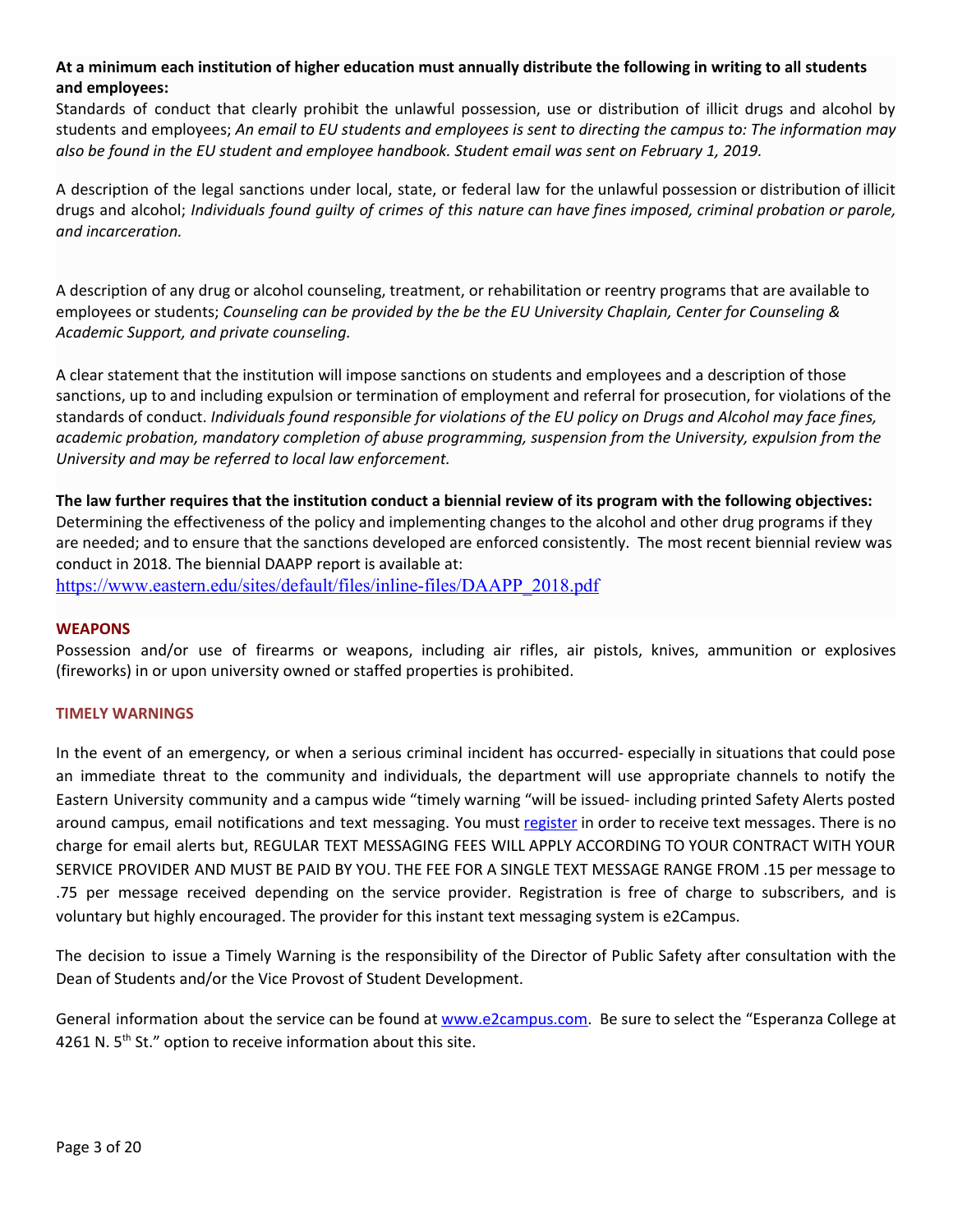#### **Emergency Notifications**

Should an emergency occur on any Eastern University campus or site, a text message or email will be sent to registered community members with the location, the problem, and what to do to stay safe. The message will be brief and to the point. Additional information will be disseminated through an all-community e-mail as soon as it is available. This system will be used for EXTREME EMERGENCIES ONLY and for nothing else. You must [register](http://www.eastern.edu/offices-centers/safety-and-security/eu-emergency-alert-system-0) in order to receive text messages. There is no charge for email alerts but, REGULAR TEXT MESSAGING FEES WILL APPLY ACCORDING TO YOUR CONTRACT WITH YOUR SERVICE PROVIDER AND MUST BE PAID BY YOU. THE FEE FOR A SINGLE TEXT MESSAGE RANGE FROM .15 per message to .75 per message received depending on the service provider. Registration is free of charge to subscribers, and is voluntary but highly encouraged. The provider for this instant text messaging system is e2Campus.

The decision to issue an Emergency Notification is the responsibility of the Director of Public Safety after consultation with the Dean of Students and/or the Vice Provost of Student Development.

General information about the service can be found at [www.e2campus.com.](http://www.e2campus.com/) Be sure to select the "Esperanza College at 4261 N.  $5<sup>th</sup>$  St." option to receive information about this site.

#### **REPORTING CRIMINAL OFFENSES**

Individuals who witness or become the victim of a crime on or near the Eastern University | Philadelphia at  $16^{th}$  & Market are expected to contact the Philadelphia Police immediately by dialing 911. Front desk coverage at 16<sup>th</sup> & Market ends at 6:30pm each evening Monday – Friday. The Site Services Coordinator will file an incident report with the Director of Public Safety for Eastern University. Victims or witnesses will be asked 911.

All incident reports filed with Public Safety, including crimes, are recorded on the Department of Public Safety *Incident Journal Log*. This log is available to students, faculty and staff for their review, and is the basis for the university's annual crime reports.

#### **EDUCATION AND PREVENTION**

All security procedures are reviewed. Annually all students receive notice of the availability of the annual crime statistics as posted on the University Website. These statistics and important Security information are available to external community members and prospective students/families as well.

Eastern University currently contracts with 3<sup>rd</sup> Millennium Classrooms to provide evidence-based prevention and intervention programs, on-line to the University community, including "Alcohol Wise" and "Consent and Respect".

#### **INCIDENT PREPAREDNESS DRILLS**

The Emergency Notification System (e2Campus) is tested yearly to ensure that all systems are working properly. There are notices preparing the campus for these tests to remind the community that the system does exist and is a functioning system that can be relied on. The Public Safety Department also coordinates with the Radnor Police Department to conduct Active Shooter Drills at the St. Davids campus. All of the University campuses are invited to participate. The drill is followed by a question and answer session with all participants to learn what we can build on.

# **CRIME STATISTICS**

Geographic locations: The university is required to report crime statistics for Clery – designated crimes and to issue timely warning for those crimes that represent a severe and continuing threat in the following locations: *On Campus, Public Property and Non-Campus buildings and Property*.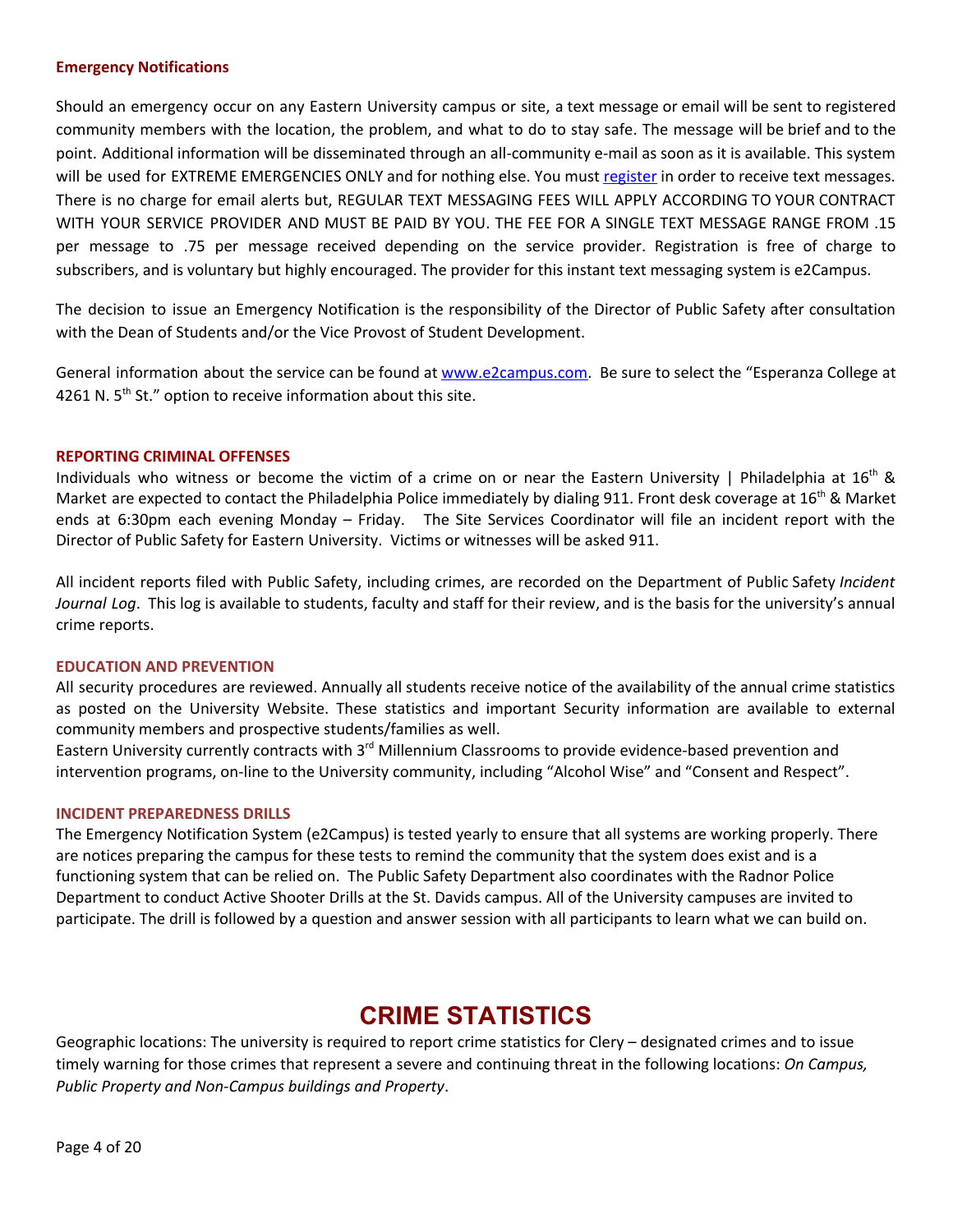On Campus: Any building or property owned or controlled by an institution within the same reasonably contiguous geographic area and used by the institution in direct support of, or in a manner related to, the institution's educational purposes, including residence halls; and Any building or property that is within or reasonably contiguous to the area identified in paragraph (1) of this definition, that is owned by the institution but controlled by another person, is *frequently used by students, and supports institutional purposes (such as a food or other retail vendor).*

Public Property: All public property, including thoroughfares, streets, sidewalks, and parking facilities, that is within the *campus, or immediately adjacent to and accessible from the campus.*

Non Campus: Any building or property owned or controlled by a student organization that is officially recognized by the institution; or any building or property owned or controlled by an institution that is used in direct support of, or in relation to, the institution's educational purposes, is frequently used by students, and is not within the same reasonably *contiguous geographic area of the institution.*

# **Reporting of Campus Crime: Eastern University | Philadelphia 16 th & Market OFFENSES / LOCATIONS**

| <b>REPORTABLE CRIME</b><br><b>CATEGORIES</b>    | <b>YEAR</b> | <b>ON CAMPUS</b>        | <b>RESIDENCE</b><br><b>HALLS</b> | <b>NON CAMPUS</b>       | <b>PUBLIC</b><br><b>PROPERTY</b> |
|-------------------------------------------------|-------------|-------------------------|----------------------------------|-------------------------|----------------------------------|
| <b>Criminal Homicide:</b>                       | 2015        | $\overline{\mathbf{0}}$ | $\mathbf{0}$                     | $\overline{\mathbf{0}}$ | $\mathbf{0}$                     |
| <b>Murder and Non-negligent</b><br>Manslaughter | 2016        | $\mathbf{0}$            | $\mathbf{0}$                     | $\mathbf{0}$            | $\mathbf{0}$                     |
|                                                 | 2017        | $\mathbf{0}$            | $\mathbf{0}$                     | $\mathbf{0}$            | $\mathbf{0}$                     |
| <b>Criminal Homicide:</b>                       | 2015        | 0                       | 0                                | 0                       | $\mathbf 0$                      |
| <b>Manslaughter by Negligence</b>               | 2016        | $\overline{\mathbf{0}}$ | 0                                | 0                       | $\mathbf 0$                      |
|                                                 | 2017        | $\mathbf{0}$            | $\mathbf{0}$                     | $\mathbf{0}$            | $\mathbf{0}$                     |
|                                                 | 2015        | $\mathbf{0}$            | $\mathbf{0}$                     | $\mathbf{0}$            | $\mathbf{0}$                     |
| Sex Offenses: Rape                              | 2016        | $\mathbf{0}$            | $\mathbf{0}$                     | $\mathbf{0}$            | $\mathbf{0}$                     |
|                                                 | 2017        | $\mathbf{0}$            | $\mathbf{0}$                     | $\mathbf{0}$            | $\mathbf{0}$                     |
| <b>Sex Offenses: Fondling</b>                   | 2015        | 0                       | $\mathbf{0}$                     | $\mathbf 0$             | $\mathbf 0$                      |
|                                                 | 2016        | 0                       | 0                                | 0                       | $\mathbf{0}$                     |
|                                                 | 2017        | 0                       | 0                                | 0                       | $\mathbf 0$                      |
|                                                 | 2015        | $\overline{\mathbf{0}}$ | $\mathbf{0}$                     | $\mathbf{0}$            | $\mathbf{0}$                     |
| <b>Sex Offenses: Incest</b>                     | 2016        | $\mathbf{0}$            | $\mathbf{0}$                     | $\mathbf{0}$            | $\mathbf{0}$                     |
|                                                 | 2017        | $\mathbf{0}$            | $\mathbf{0}$                     | $\mathbf{0}$            | $\mathbf{0}$                     |
| <b>Sex Offenses: Statutory Rape</b>             | 2015        | 0                       | $\mathbf{0}$                     | $\mathbf{0}$            | $\mathbf{0}$                     |
|                                                 | 2016        | $\overline{\mathbf{0}}$ | $\overline{\mathbf{0}}$          | $\mathbf 0$             | $\mathbf 0$                      |
|                                                 | 2017        | 0                       | $\mathbf 0$                      | 0                       | 0                                |
| <b>Robbery</b>                                  | 2015        | $\mathbf{0}$            | $\mathbf{0}$                     | $\mathbf{0}$            | $\mathbf{0}$                     |
|                                                 | 2016        | $\pmb{0}$               | $\pmb{0}$                        | $\pmb{0}$               | $\pmb{0}$                        |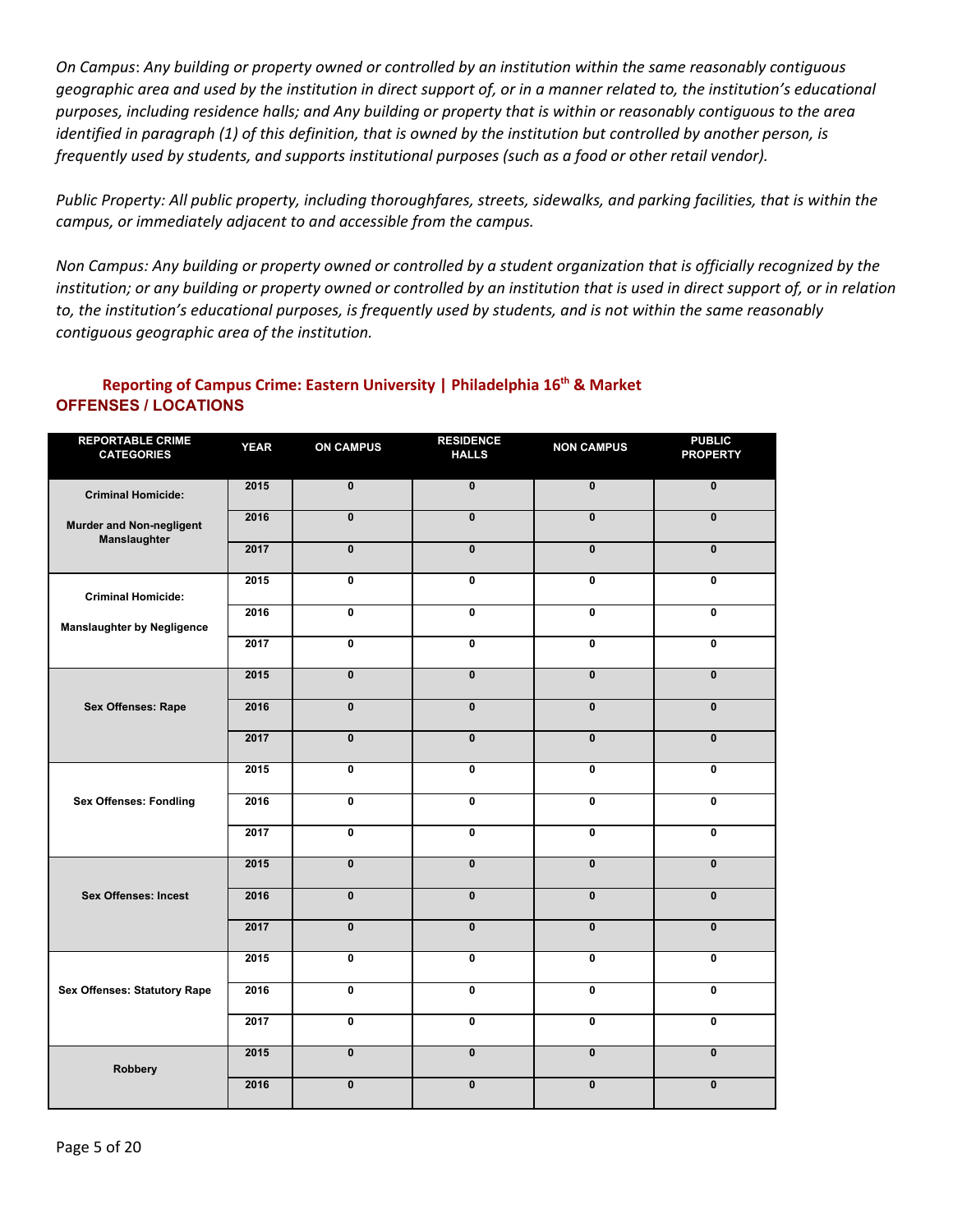|                            | 2017 | $\mathbf{0}$ | $\mathbf{0}$ | $\pmb{0}$    | $\mathbf{0}$ |
|----------------------------|------|--------------|--------------|--------------|--------------|
|                            | 2015 | $\mathbf 0$  | $\mathbf 0$  | 0            | $\mathbf 0$  |
| <b>Aggravated Assault</b>  | 2016 | $\mathbf 0$  | $\pmb{0}$    | 0            | $\pmb{0}$    |
|                            | 2017 | $\mathbf 0$  | $\pmb{0}$    | $\mathbf 0$  | $\mathbf 0$  |
|                            | 2015 | $\pmb{0}$    | $\mathbf{0}$ | $\pmb{0}$    | $\pmb{0}$    |
| <b>Burglary</b>            | 2016 | $\pmb{0}$    | $\pmb{0}$    | $\bf{0}$     | $\pmb{0}$    |
|                            | 2017 | $\mathbf{0}$ | $\mathbf{0}$ | $\bf{0}$     | $\pmb{0}$    |
|                            | 2015 | $\mathbf 0$  | $\mathbf 0$  | 0            | $\mathbf 0$  |
| <b>Motor Vehicle Theft</b> | 2016 | $\pmb{0}$    | $\mathbf 0$  | 0            | $\mathbf 0$  |
|                            | 2017 | $\mathbf 0$  | $\mathbf 0$  | 0            | $\mathbf 0$  |
|                            | 2015 | $\mathbf{0}$ | $\mathbf{0}$ | $\mathbf{0}$ | $\mathbf{0}$ |
| Arson                      | 2016 | $\mathbf{0}$ | $\mathbf{0}$ | $\mathbf{0}$ | $\mathbf{0}$ |
|                            | 2017 | $\mathbf{0}$ | $\mathbf{0}$ | $\mathbf 0$  | $\mathbf 0$  |

# **ARRESTS**

| <b>VIOLATION</b>   | <b>YEAR</b> | <b>ON CAMPUS</b> | <b>RESIDENCE</b><br><b>HALLS</b> | <b>NON CAMPUS</b> | <b>PUBLIC</b><br><b>PROPERTY</b> |
|--------------------|-------------|------------------|----------------------------------|-------------------|----------------------------------|
|                    | 2016        | $\mathbf{0}$     | $\mathbf{0}$                     | $\mathbf{0}$      | $\mathbf{0}$                     |
| <b>Liquor Law</b>  | 2017        | $\pmb{0}$        | $\mathbf{0}$                     | $\bf{0}$          | $\bf{0}$                         |
|                    | 2018        | $\mathbf{0}$     | $\mathbf{0}$                     | $\mathbf{0}$      | $\mathbf{0}$                     |
|                    | 2016        | 0                | $\mathbf 0$                      | 0                 | 0                                |
| Drug Law           | 2017        | $\mathbf 0$      | $\mathbf 0$                      | 0                 | 0                                |
|                    | 2018        | 0                | $\mathbf 0$                      | 0                 | $\mathbf 0$                      |
|                    | 2016        | $\pmb{0}$        | $\pmb{0}$                        | $\bf{0}$          | $\mathbf{0}$                     |
| <b>Weapons Law</b> | 2017        | $\mathbf{0}$     | $\mathbf{0}$                     | $\mathbf{0}$      | $\mathbf{0}$                     |
|                    | 2018        | $\pmb{0}$        | $\pmb{0}$                        | $\bf{0}$          | $\mathbf{0}$                     |

# **DISCIPLINARY REFERRALS**

| <b>VIOLATION</b>  | <b>YEAR</b> | <b>ON CAMPUS</b> | <b>RESIDENCE</b><br><b>HALLS</b> | <b>NON CAMPUS</b> | <b>PUBLIC</b><br><b>PROPERTY</b> |
|-------------------|-------------|------------------|----------------------------------|-------------------|----------------------------------|
| <b>Liquor Law</b> | 2016        | u                |                                  |                   |                                  |
|                   | 2017        | U                |                                  |                   |                                  |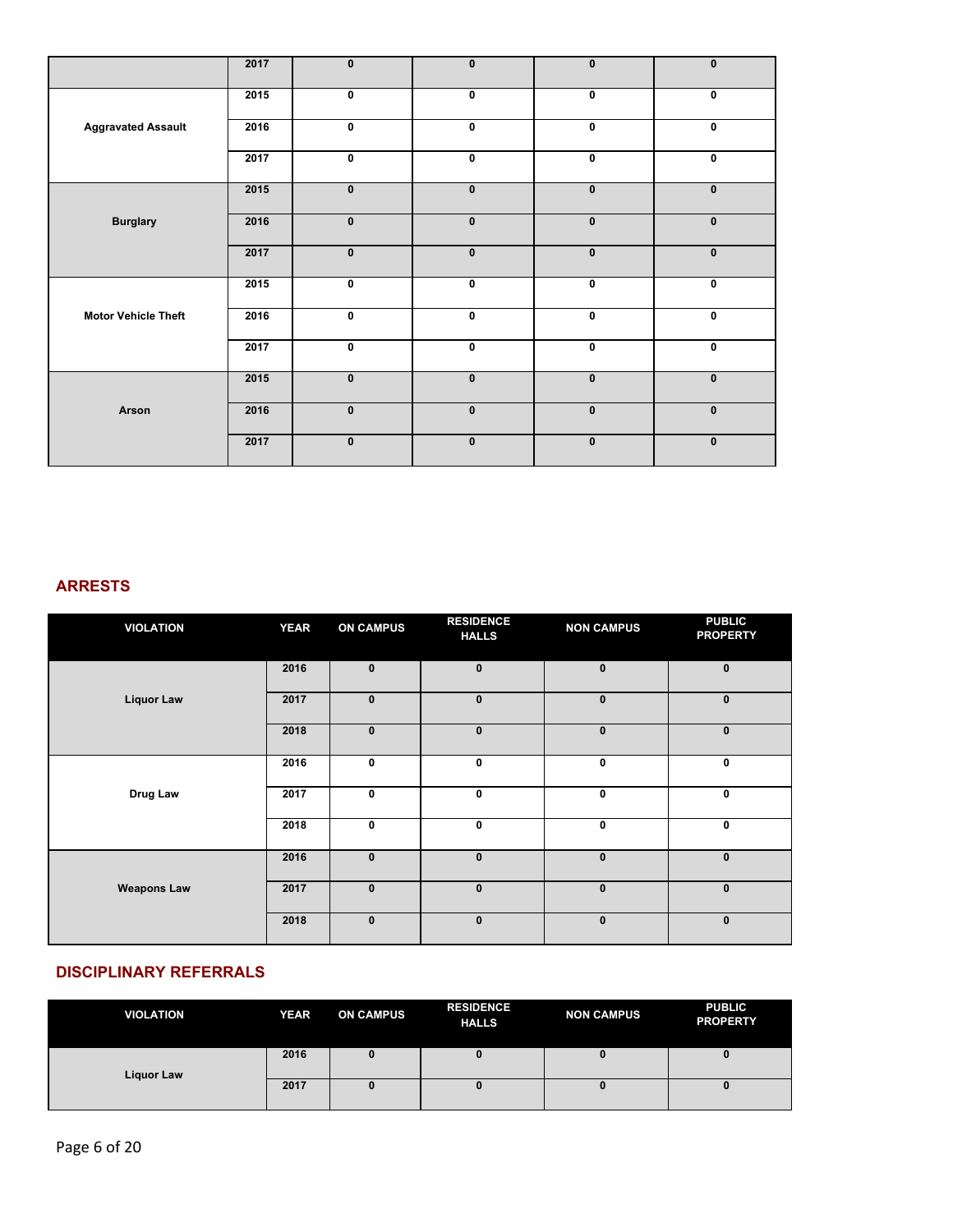|                    | 2018 | $\mathbf{0}$ | $\mathbf{0}$ | $\mathbf{0}$ | $\mathbf 0$ |
|--------------------|------|--------------|--------------|--------------|-------------|
|                    | 2016 | 0            |              | 0            | 0           |
| Drug Law           | 2017 | 0            | 0            | $\mathbf{0}$ | 0           |
|                    | 2018 | 0            | $\mathbf{0}$ | 0            | $\mathbf 0$ |
|                    | 2016 | $\bf{0}$     | $\bf{0}$     | $\mathbf{0}$ | $\mathbf 0$ |
| <b>Weapons Law</b> | 2017 | $\bf{0}$     | <sup>0</sup> | $\mathbf{0}$ | $\bf{0}$    |
|                    | 2018 | $\bf{0}$     | 0            | $\mathbf{0}$ | $\mathbf 0$ |

**Statistics supplied by the Office of Dean of Student & Philadelphia Police Department** 

#### **Hate Crimes**

A Hate Crime is a criminal offense that manifests evidence that the victim was intentionally selected because of the perpetrator's bias against the victim due to Race, Religion, Sexual Orientation, Gender, Gender Identity, Ethnicity, National Origin or Disability. No Hate Crimes were reported for this reporting period of years 2016, 2015, or 2014.

# **VIOLENCE AGAINST WOMEN REAUTHORIZATION ACT OF 2013 (VAWA)**

| <b>REPORTABLE CRIME</b><br><b>CATEGORIES</b> | <b>YEAR</b> | <b>ON CAMPUS</b> | <b>RESIDENCE</b><br><b>HALLS</b> | <b>NON CAMPUS</b> | <b>PUBLIC</b><br><b>PROPERTY*</b> |
|----------------------------------------------|-------------|------------------|----------------------------------|-------------------|-----------------------------------|
| <b>Domestic Violence</b>                     | 2016        | $\mathbf{0}$     | $\mathbf{0}$                     | $\bf{0}$          | $\mathbf{0}$                      |
| <b>Dating Violence</b>                       | 2016        | $\bf{0}$         | $\bf{0}$                         | 0                 | $\mathbf{0}$                      |
| <b>Stalking</b>                              | 2016        | $\mathbf{0}$     | $\bf{0}$                         | $\bf{0}$          | $\mathbf{0}$                      |
| <b>Domestic Violence</b>                     | 2017        | 0                | 0                                | 0                 | 0                                 |
| <b>Dating Violence</b>                       | 2017        | 0                | 0                                | 0                 | $\mathbf{0}$                      |
| <b>Stalking</b>                              | 2017        | $\mathbf{0}$     | 0                                | 0                 | $\mathbf{0}$                      |
| <b>Domestic Violence</b>                     | 2018        | $\mathbf{0}$     | $\mathbf{0}$                     | $\bf{0}$          | $\mathbf{0}$                      |
| <b>Dating Violence</b>                       | 2018        | $\Omega$         | $\bf{0}$                         | $\bf{0}$          | $\mathbf{0}$                      |
| <b>Stalking</b>                              | 2018        | $\Omega$         | $\bf{0}$                         | $\bf{0}$          | $\mathbf{0}$                      |

**Sta**tistics supplied by the Office of Dean of Student & Philadelphia Police Department

# **Sex Offender Registry and Access to Related Information**

The federal Campus Sex Crimes Prevention Act went into effect on October 28, 2002.

The law requires institutions of higher education to issue a statement advising the campus community where state law enforcement agency information concerning registered sex offenders may be obtained. It also requires the sex offenders, already registered in a state, provide notice to each institution of higher education in that state, as to where the person is employed, carries on a vocation, or is a student. Pennsylvania's Megan's Law, 42 Pa.C.S. § 9799.1, requires the State Police to create and maintain a registry of persons who have either been convicted of, entered a plea of guilty to, or adjudicated delinquent of certain sex offenses. Additionally, the Pennsylvania State Police is required to make certain information on registered sex offenders available to the public through an Internet website. Information regarding registered sex offenders on the campus of Eastern University may be obtained from the following agencies, or at the following Web site [http://www.pameganslaw.state.pa.us](http://www.pameganslaw.state.pa.us/).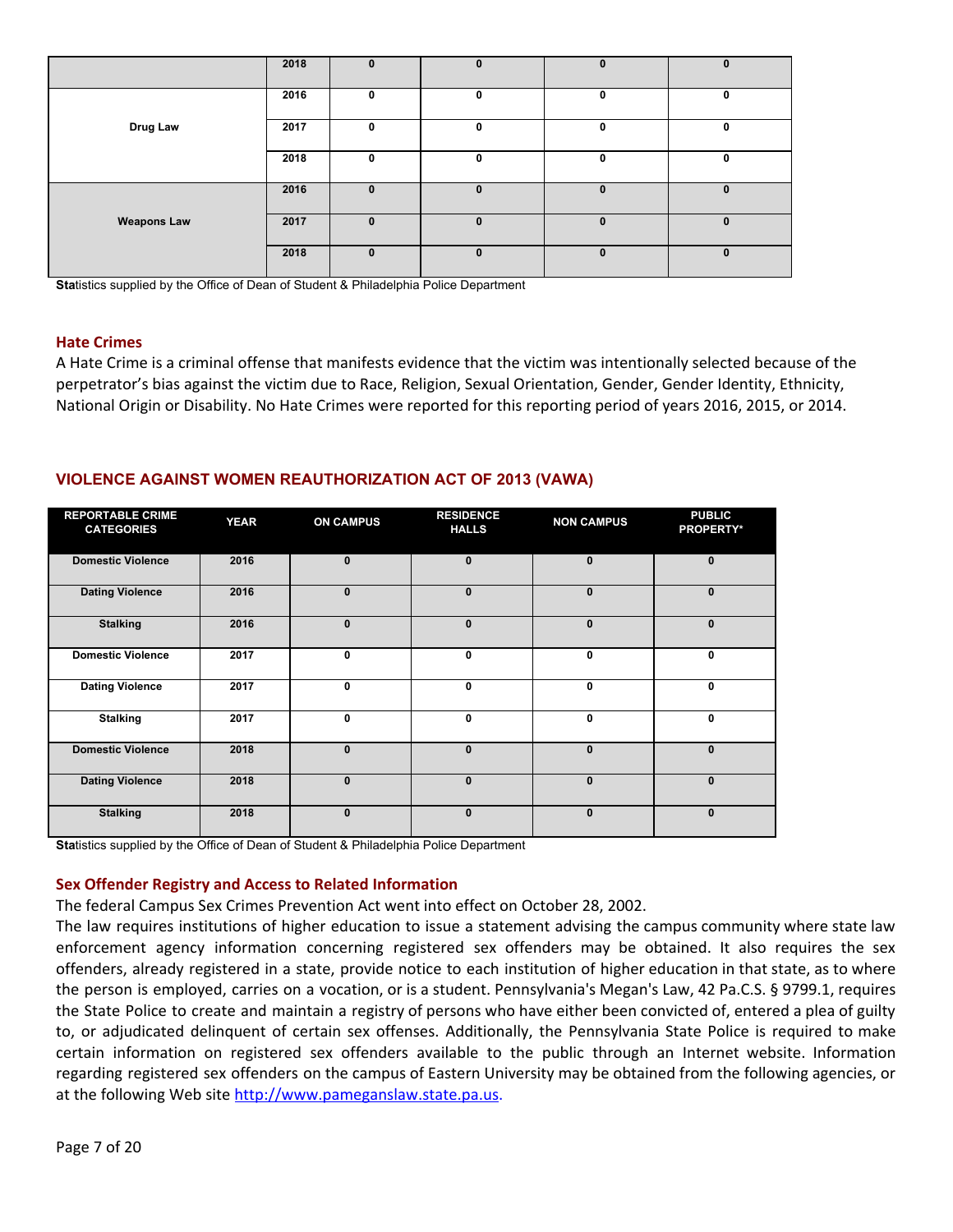# **Sexual Discrimination and Title IX Policies**

As a Christian academic community, Eastern University expects a sexual lifestyle that is consistent with biblical teaching. For our community, sexual intimacy is not acceptable apart from marriage. Eastern University is committed to providing an environment free from all forms of sexual discrimination, to include sexual assault, sexual violence ,and sexual harassment for all members of its community; the below policies apply to visitors, contractors, and other third parties.

# **Definitions**

- *Sexual Assault* the commission of a sex offense. It is a more general term which includes, but is not limited to, rape and sexual abuse. The Campus SaVE Act defines sexual assault as "an offense classified as a forcible or non-forcible sex offense under the uniform crime reporting system of the Federal Bureau of Investigation (FBI)." If a person is unable to give consent, the behavior of the perpetrator is considered sexual assault. Persons are considered unable to consent if:
	- 1. they are temporarily incapable of appraising their conduct due to a) the influence of alcohol or drugs or b) physical helplessness because they are unconscious or otherwise physically unable to communicate consent;
	- 2. they are impaired because they are suffering from a mental illness which renders them incapable of appraising the nature of their conduct; or
	- 3. they are under the age of 18. Having a sexual encounter with a person under such circumstances is considered sexual assault, even if the assailant is under the influence of alcohol or drugs.
- *Consent* a clear, voluntary, unambiguous, and positive agreement to engage in specific sexual activity through a sexual encounter. Consent cannot be inferred from the absence of a "no"; a clear "yes," verbal or otherwise, is necessary.
- *Sexual Violence* sexual acts perpetrated against a person's will where consent is not obtained or where a person is incapable of giving consent due to his/her use of alcohol or other drugs. It is a form of sexual harassment, and includes rape, sexual assault, sexual battery, sexual coercion, unwanted touching, dating violence, and sexually motivated stalking.
- *Domestic Violence* a "felony or misdemeanor crimes of violence committed by a current or former spouse of the victim, by a person with whom the victim shares a child in common, by a person who is cohabitating with or has cohabitated with the victim as a spouse, by a person similarly situated to a spouse of the victim under the domestic or family violence laws of the jurisdiction…or by any other person against an adult or youth victim who is protected from that person's acts under the domestic or family violence laws of the jurisdiction."
- *Dating Violence* "violence committed by a person—(A) who is or has been in a social relationship of a romantic or intimate nature with the victim; and (B) where the existence of such a relationship shall be determined based on a consideration of the following factors:
	- i. the length of the relationship
	- ii. the type of relationship
	- iii. the frequency of interaction between the persons involved in the relationship"
- *Stalking -* "engaging in a course of conduct directed at a specific person that would cause a reasonable person to—(A) fear for his or her safety or the safety of others; or(B) suffer substantial emotional distress."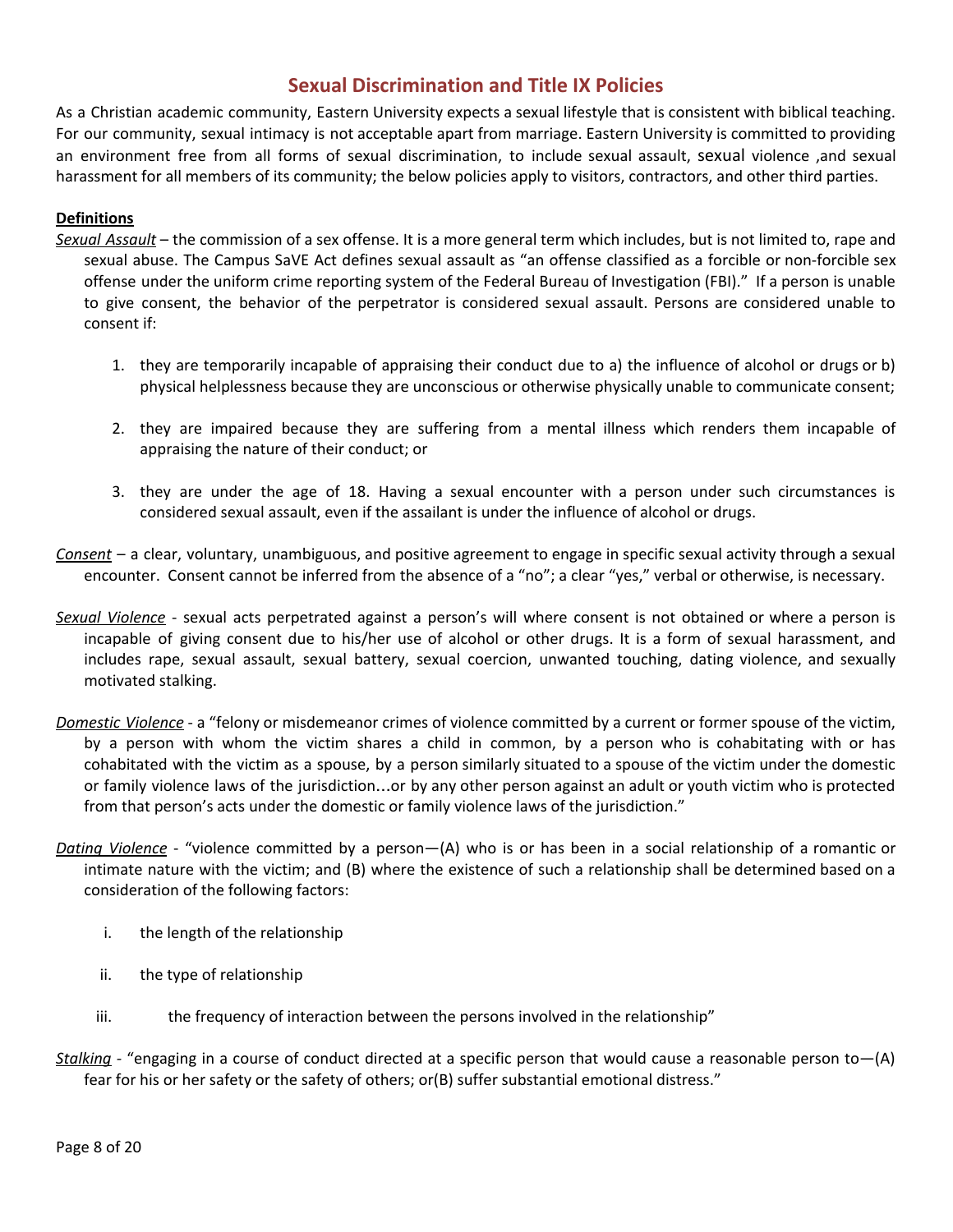- *Rape* forcing someone to have sexual intercourse, either vaginal, oral, or anal. The act may be perpetrated by a person who is either a stranger or an acquaintance of the victim. The force necessary can be any threat or physical force that places the victim in fear of anything, including but not limited to loss of job, lowered grades, injury, or death. The perpetrator does not need to use a weapon or to injure the victim in order or make the victim fearful.
- *Date Rape* also known as "acquaintance rape," "social rape," or "silent rape," is rape by someone the person knows-friend, roommate, classmate, date, neighbor, professor, employer, co-worker, fiancé, lover or ex-lover, or casual acquaintance.
- *Sexual Abuse* forcing a person to engage in any sexual contact other than sexual intercourse. Sexual abuse means any touching of the sexual or intimate parts of another person, whether directly or through clothing, which is offensive to the victim and which could reasonably be understood as offensive. (See Sexual Harassment Policy for additional infractions not covered in this document).

#### **Sexual Assault Policy**

Sexual assault is a violation of Title VII of the Federal Civil Rights Act of 1964, Title IX of the 1972 Education Amendments Act, the Pennsylvania Human Relations Act, and the standards which Eastern University expects of its students. Sexual assault is a crime that involves power as the motive, sex as the weapon, and aggression as the method. Anyone can become a victim of sexual assault regardless of age, gender, race, appearance, or economic status. A person has the right to say "no" at any stage of an encounter.

However, a person does not have to say "no" for the attack to be considered a sexual assault. A person does not attract sexual assault by acting or dressing in a provocative manner. There is no evidence to support a link between physical attractiveness and sexual assault.

If you are sexually assaulted:

- 1. Immediately tell a trusted friend, a member of the Student Development staff, or CCAS counselor. You will need support throughout the process.
- 2. Seek medical attention immediately. Call your doctor or go to the hospital emergency room for treatment of any injuries and for collection of evidence for legal prosecution, even if you are not sure that you want to prosecute. You can decide later to prosecute, but the exam cannot wait. Seek medical assistance/forensic examination within 72 hours of the assault.
	- a) Medical personnel are required to make a report to the local police, but you have the right not to press charges.
- 3. Report the sexual assault to the police. They will inform you of your legal rights and help you collect evidence. You can decide whether or not to prosecute later. The Philadelphia police can be reached at **911**.
- 4. Make a written report of all the events that led up to the sexual assault, the sexual assault event, and your behavior after the sexual assault. Include dates, times, and witnesses.
- 5. Seek counseling. Your Resident Assistant, Residence Hall Director, or a member of the Student Development Office can help you contact the Eastern University Counseling Center. A counselor can give confidential support, help in decision-making, and help the victim to move through the emotional and psychological processes from victim to survivor.
- 6. Report the sexual assault to any member of the Student Development Office staff. See **Complaint Procedures** below for more information on the process.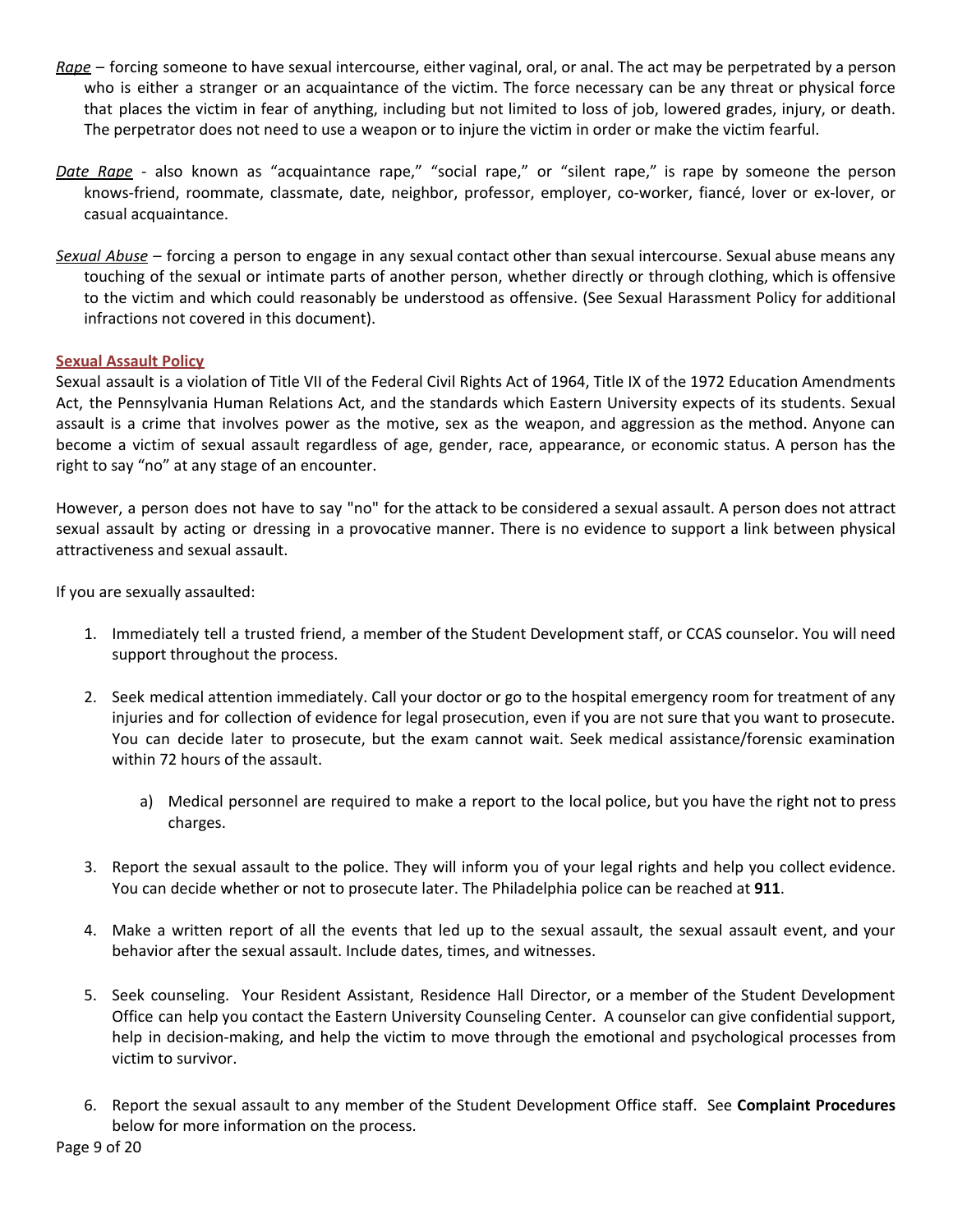- 7. DO NOT:
	- a. clean up, wipe or wash with tissue, douche, bathe, shower, or change your clothes before you go to the hospital. Do not go to the bathroom, brush your teeth or chew gym, eat or drink, smoke. Do not brush your hair, wash your hands, clean/sanitize cuts or injuries obtained during the assault.
	- b. be afraid to tell others and report this crime to the police.
	- c. blame yourself. **This is not your fault**.

#### **Sex Discrimination Policy**

#### **Statement of Policy**

Eastern University is committed to complying with all State and Federal laws prohibiting discrimination, including Title IX of the Education Amendments of 1972 and its implementing regulations, which prohibit discrimination on the basis of sex.

#### **Prohibited Acts**

Title IX of the Educational Amendments of 1972 states:

No person in the United States shall, on the basis of sex, be excluded from participation in, or be denied the benefits of, or *be subjected to discrimination under any education program or any activity receiving Federal financial assistance.*

Title IX, as it pertains to the Eastern University community, applies to but is not limited to, fair practices regarding: recruitment, admissions, housing, athletic, and extracurricular activities, rules and regulations, discipline, class enrollment, access to programs, courses, and internships, distribution of financial assistance, distribution of institutional resources, hiring practices, employment, promotion, and policies, among other things.

#### **Title IX Coordinator**

The Title IX coordinator responsible for Title IX compliance at Eastern University is Jacqueline Irving, Vice Provost for Student Development, Walton Hall rm. 200, St. Davids campus. Phone**: (610) 341-5872**, [jirving@eastern.edu](mailto:jirving@eastern.edu).

#### **Complaint Procedures**

Any person at Eastern University who believes that s/he has been discriminated against on the basis of sex (the "complainant"), by Eastern University students, faculty, staff or outside third parties is encouraged to promptly take the following actions:

- 1. Immediately communicate with the individual perceived as engaging in discriminatory conduct (the "respondent") and request a proposed course of action to resolve the situation.
- 2. If the matter cannot be resolved at that level or if the complainant does not wish to or feel comfortable communicating directly with the respondent, then the complainant may make a complaint in writing within two weeks of the alleged discriminatory conduct to the Vice Provost for Student Development. If the Vice Provost for Student Development is involved in the acts that the complainant believes to be discriminatory, then the complaint should be made to the General Counsel.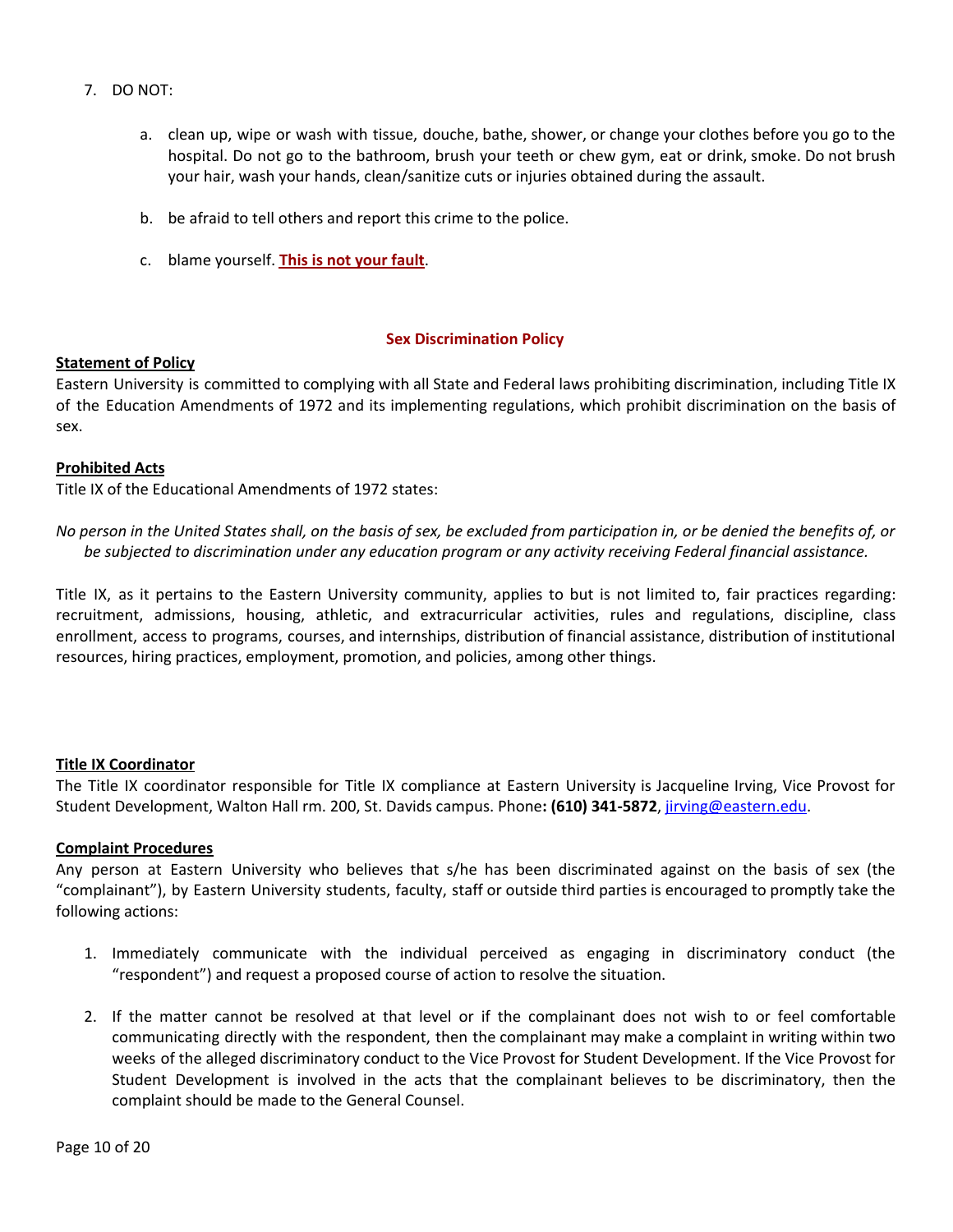- 3. The complaint should provide the following information.
	- a. The names, addresses and telephone numbers, if available, of the complainant and respondent;
	- b. Specific acts alleged, including dates, times and locations;
	- c. Names of any potential witnesses, including addresses and telephone numbers, if available
	- d. Actions taken by any party to address the discrimination, if any.

## **Investigation Procedures**

The following procedures will govern all investigations of complaints alleging violations of this policy. Eastern reserves the right to deviate from these procedures only when such deviation is necessary to ensure appropriate processing of the investigation. *Preponderance of the Evidence* will be used in all cases for adjudication decisions.

- 1. The investigation will begin within 10 work days<sup>1</sup> of the receipt of the complaint. Should the Vice Provost for Student Development be unavailable within the time frame, his/her designee will act instead. If the Vice Provost for Student Development or his/her designee is involved in the alleged discrimination, the complaint will be investigated by General Counsel.
- 2. The Vice Provost for Student Development, or his/her designee(s), will investigate allegations of violations of this policy.
- 3. If the complainant or the respondent is under 18 years of age h/her parent or legal guardian will be notified of the complaint via phone, e-mail or US mail.
- 4. The investigation should include interviewing the complainant and the respondent, as well as any relevant witnesses suggested by the complainant and the respondent.
- 5. The investigation should also include interviewing any additional witnesses or reviewing any documents deemed relevant by the Vice Provost for Student Development or his/her designee(s).
- 6. Confidentiality of the investigation will be maintained to the extent possible. If a complainant requests confidentiality or asks that the complaint not be pursued, Eastern will weigh the request for confidentiality against the following factors: the seriousness of the alleged harassment, the complainant's age, whether there have been other harassment complaints about the same individual, and the alleged harasser.
- 7. If witnesses cannot be reached or are not available, the complaint will be investigated in their absence.
- 8. After all available information is reviewed and interviews are completed, the Vice Provost for Student Development or his/her designee(s) will:
	- a. Determine whether a violation of this policy has occurred, and if so, the appropriate response.

<sup>&</sup>lt;sup>1</sup>Work days are defined as days in a row, when the University is open for business, excluding Saturday and Sunday.

 $2$  As outlined in the Dear Colleague letter and the Campus SaVE Act.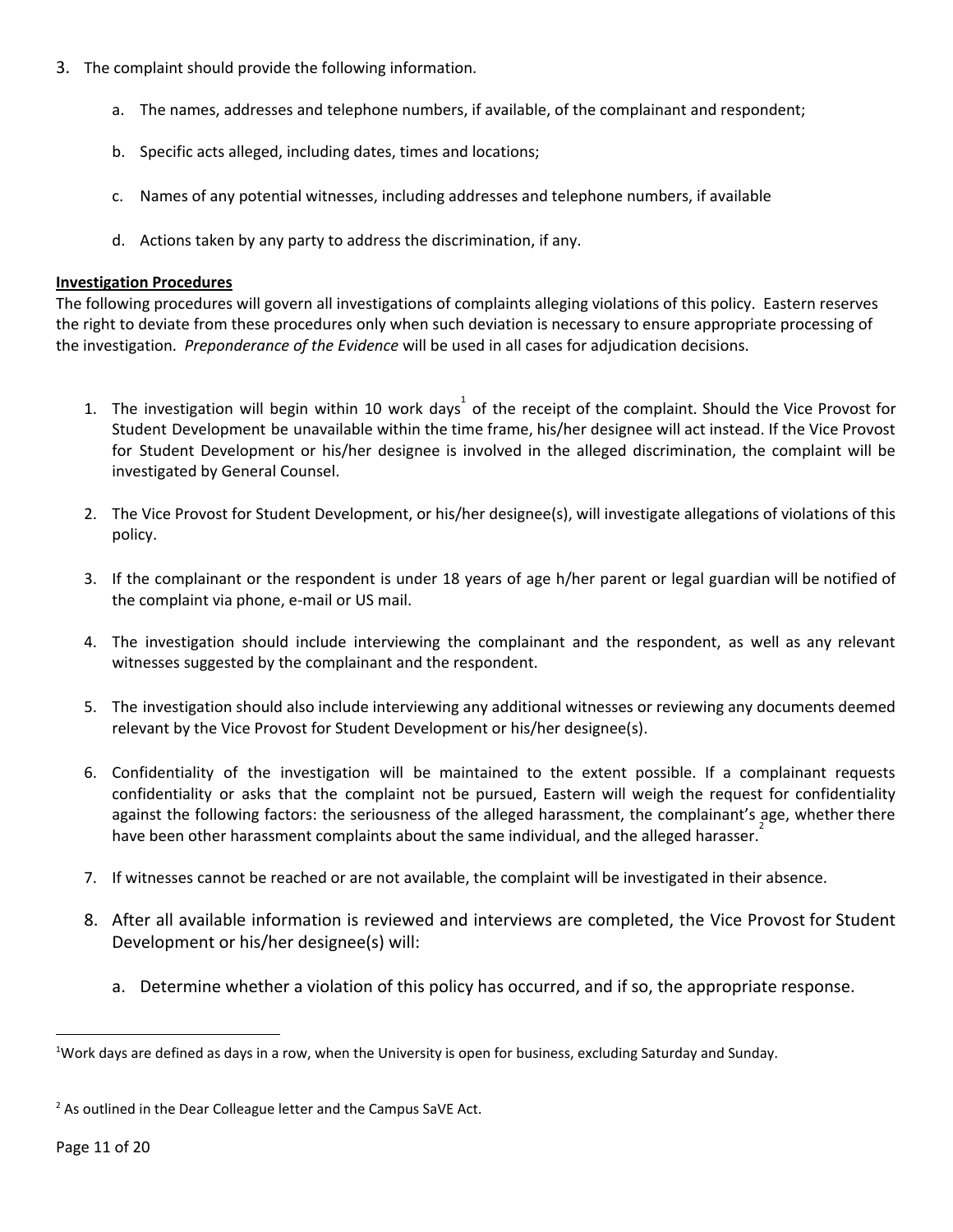- b. Notify the complainant and the respondent either verbally or in writing of the outcome of the investigation within five working days after the completion of the investigation.
- c. Make recommendations to the appropriate supervisor/dean regarding discipline, if warranted.
- d. Partner with departments, divisions, programs and Deans to take any corrective action as may be appropriate under the circumstances.
- 9. All complaints will be adjudicated as expeditiously as possible and generally within 30 work days.

## **Appeal Procedures**

- 1. Within two weeks of being notified by the Vice Provost for Student Development or his/her designee of the decision regarding the investigation, either party may appeal the decision by submitting a written statement of the basis for the appeal to Judiciary Board.
- 2. Appeals will be heard by the aforementioned Judiciary Board who will hear/review statements (oral or written) from the parties and review evidence compiled by the Vice Provost for Student Development during his/her investigation. All appeals will be heard as expeditiously as possible and generally within 30 work days.
- 3. Eastern University believes that individuals involved in a sex discrimination investigation should be heard in final appeal by an impartial Judiciary Board with representation by at least one member from their primary constituency group (i.e., student, faculty or staff, which includes administration). Accordingly, members of the Judiciary Board shall reflect the primary constituency group of the complainant and the respondent.

| When the alleged                     | The Judiciary Board will be   |  |
|--------------------------------------|-------------------------------|--|
| discrimination involves:             | composed of:                  |  |
| Faculty and student                  | Faculty and student(s)        |  |
| Staff and student                    | Faculty, staff and student(s) |  |
| Student and student                  | Faculty and student(s)        |  |
| Staff and staff or faculty and staff | Faculty and staff             |  |
| Faculty and faculty                  | Faculty                       |  |

4. The decision of the Board will be communicated to the complainant within five working days of the conclusion of the Board's investigation. The decision of the Board will be final.

# **Retaliation**

Retaliation against a person who brings a complaint alleging a violation of this policy or who participates in an investigation is strictly prohibited. Under the law, retaliation includes any form of intimidation, threat, coercion or any other type of discrimination because of the individual's complaint or participation. Retaliation will be cause for appropriate disciplinary action in accordance with the procedures set forth above. Students, faculty or staff who knowingly make false charges alleging violations of this policy may be subjected to disciplinary action, as well as any related/relevant civil or criminal legal proceedings.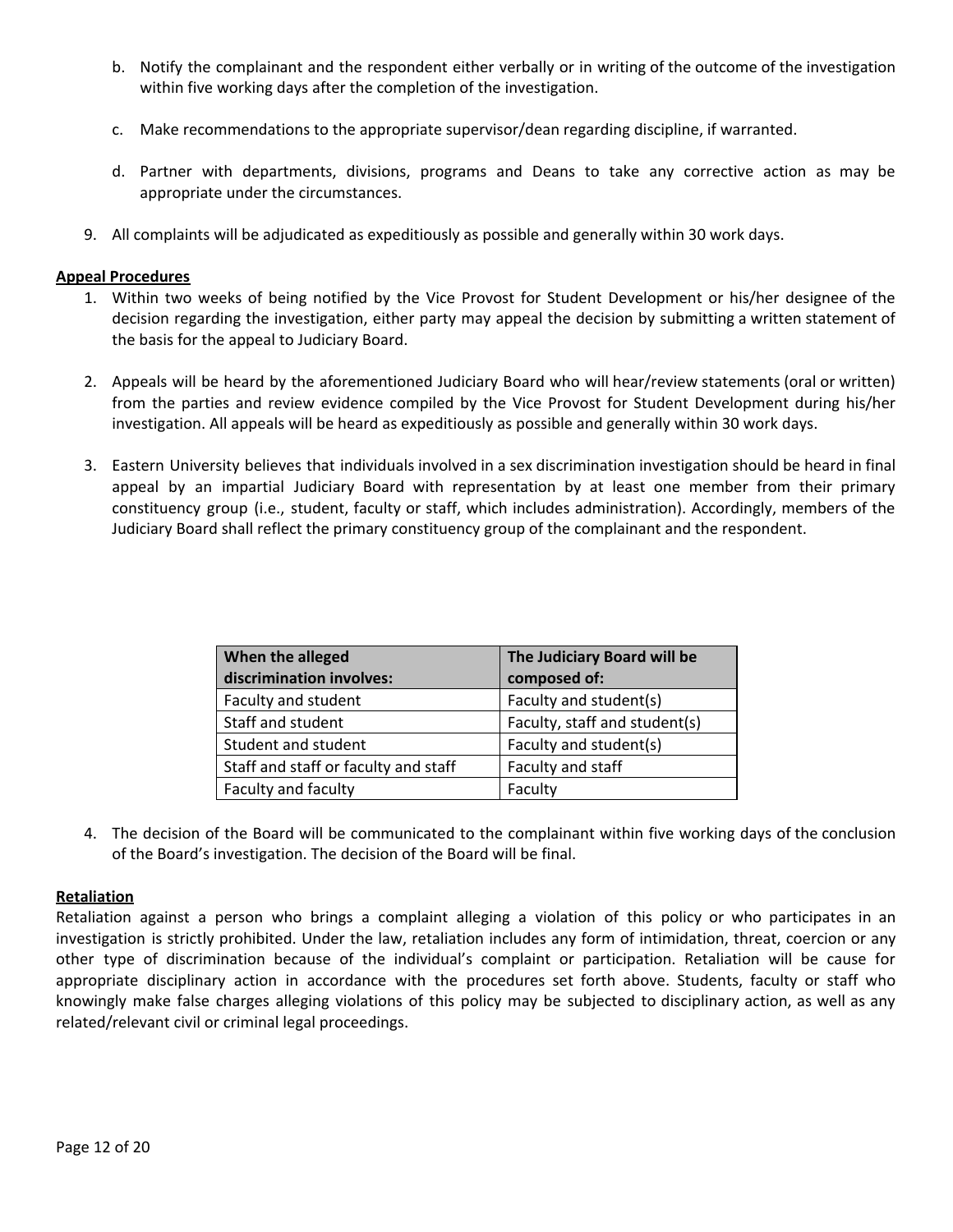# **Sexual Harassment Policy**

Believing that members of our community have the right to work, study, and communicate with each other in an atmosphere free from unsolicited and unwelcome sexual advances, Eastern University does not condone and will not tolerate any behavior, verbal or physical, which constitutes sexual harassment.

# **Definition**

Sexual harassment is a form of discrimination in violation of Title VII of the Federal Civil Rights Act of 1964, Title IX of the 1972 Education Amendments, the Pennsylvania Human Relations Act, and Eastern University Policy. Unwelcome sexual advances, requests for sexual favors, inappropriate behavior of a sexual nature, and other written, verbal, or physical conduct of a sexually intimidating or offensive nature constitutes sexual harassment when:

- 1. such conduct is pursued among persons who have not mutually consented (implicitly or explicitly, verbally or non-verbally) to such conduct;
- 2. submission to such conduct is made, explicitly or implicitly, a term or a condition for a employment, advancement, matriculation, or academic evaluation at Eastern University;
- 3. submission to, or rejection of, such conduct is used as the basis for employment or academic decisions;
- 4. a pattern exists of singling out members of one sex for disproportionate attention with elements of emotional or physical pressure;
- 5. such conduct has the purpose or effect of substantially interfering with an individual's employment or academic performance or creating an intimidating, hostile, or offensive residential, work, or academic environment. Sexual harassment is unwelcome and usually repeated behavior, but in some instances it can be an action that occurs only once.

Examples of sexually harassing conduct include, but are not limited to:

- 1. repeated sexually suggestive looks, gestures, or questions;
- 2. repeated, unwanted, and unacceptable remarks that stigmatize or ridicule on the basis of gender or sexual matters;
- 3. persistent following, letters, or phone calls discussing sexual matters;
- 4. display of offensive, sexually oriented visual materials (i.e. photos or posters), except those used for the purposes of instruction as appropriate to course objectives;
- 5. cornering or leaning over, touching, pinching, or patting;
- 6. pressure for sexual favors.

#### **Dealing with Sexual Harassment**

Eastern University strongly urges that each member of the community know her/his rights and responsibilities, cooperate with those who are designated to help resolve allegations of harassment, and report all incidents of harassment, especially if she/he is a victim.

#### **What To Do**

Page 13 of 20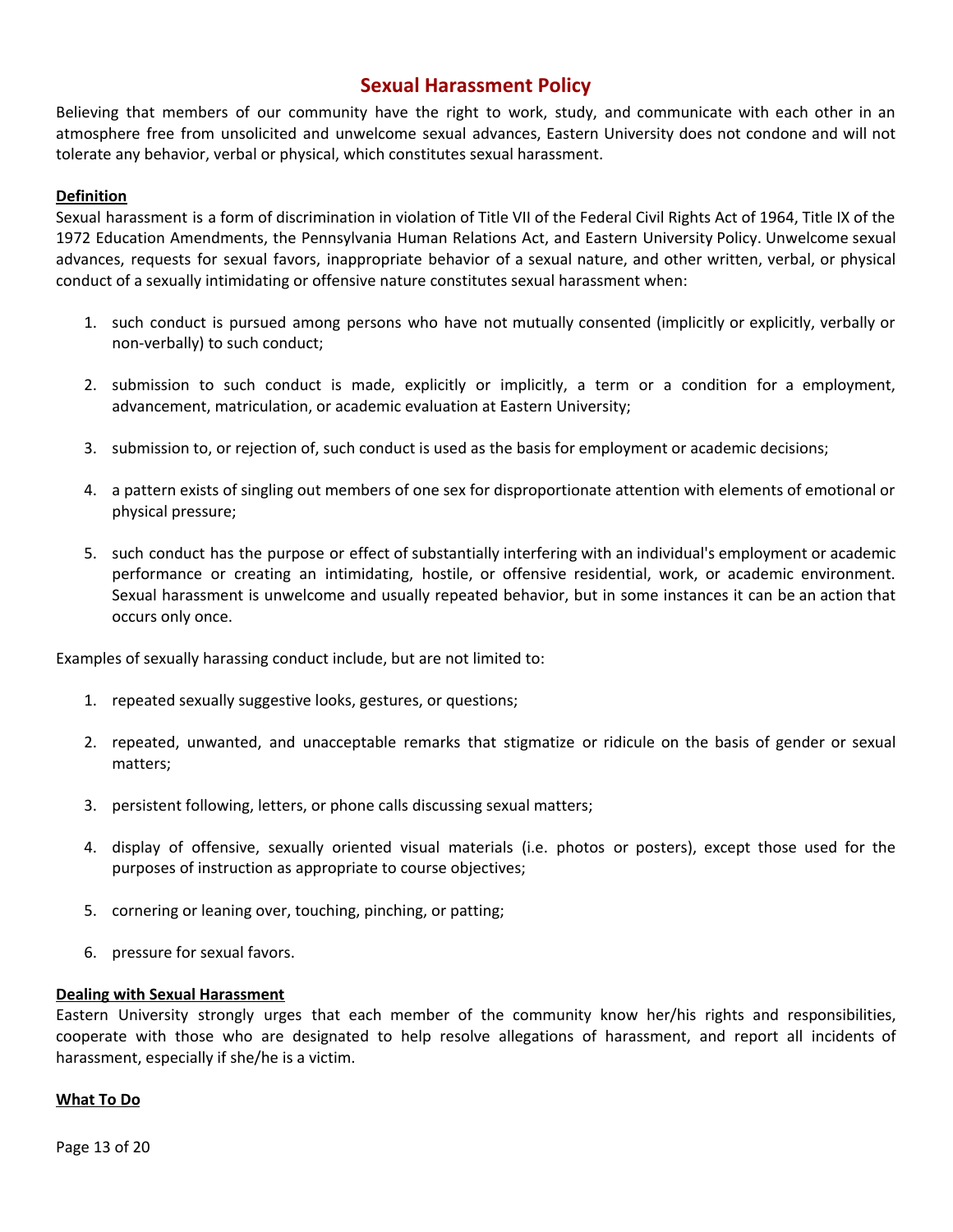- 1. Say "no" to the offender. Respond immediately and directly to the offender, indicating that the behavior or remark is not acceptable. State without smiling or apologizing that you want the behavior to stop, and make it clear that you do not approve.
- 2. Do not ignore the problem. Experience shows that this only makes things worse.
- 3. If you are unsure that your experience was sexual harassment, discuss it with a trusted friend, colleague, or a member of the Student Development staff on an informal basis.
- 4. Keep a written record of the harassment. Include the date, time, place, and any other relevant circumstances. Record your response to the harassment as well. Keep all relevant correspondence that may be used as evidence of harassment, such as letters, notes, or memos.
- 5. Find out if someone witnessed the incident or your reaction immediately after the incident. That person may be a witness for you. Take names and phone numbers for future reference.
- 6. If you feel that your academic or work evaluation will be effected by the harassment, ask for and collect copies of past academic work or evaluations or anything that would tell the quality of your work.

# **The Procedure for Reporting Sexual Assault/Sexual Harassment**

Members of the Eastern University community are encouraged to report information regarding an alleged incident of sexual harassment or assault to any member of the Student Development staff. Although any member of the Student Development staff may be informed, that member will report the incident to the Dean of Students, who will investigate it.

Should the alleged victim choose to do so, she/he may choose a support person who may be a friend or a trusted staff or faculty member of the Eastern University community. Faculty and staff members, including Resident Assistants, but with the exception of professional counselors, have a duty to report any and all sexual assault to the Title IX Coordinator. The support person may accompany and advise the alleged victim in the investigation and in any informal or formal procedures that follow.

The following procedures apply when the alleged perpetrator is a student. To initiate an informal grievance, the victim of the alleged incident or her/his support person should inform the Dean of Students of her/his intent. The Dean will seek to resolve the complaint informally in a manner satisfactory to both the complaining party and the accused party. If the complaint is not resolved to the satisfaction of both parties, the complaining party may elect to initiate a formal grievance. The victim of the alleged incident is not obligated to pursue an informal grievance before filing a formal grievance.

The victim of the alleged incident may initiate a formal grievance to the Dean of Students, after which the Dean of Students will notify the accused party of the incident. If evidence warrants it, a formal hearing will be convened. The nature of the charges necessitate that the Judiciary Board be composed of the Dean of Students, at least one male faculty or staff member, at least one female faculty or staff member, at least one male student, and at least one female student. The fifth voting member will be of the same gender as the alleged victim. An effort will be made to have the same members of the Board present at every hearing for the particular case. Either the victim or the accused may request that a student member be included or excluded. The Hearing, Disciplinary Sanction, and Appeals Process are outlined elsewhere in this handbook.

If the alleged perpetrator is a member of the faculty or staff, the Dean of Students will report the incident to the Vice-Provost or Dean to whom the alleged perpetrator reports. The provisions of the Faculty and Staff Handbook, available in the full official edition of the Sexual Harassment Policy, will pertain relative to hearing proceedings.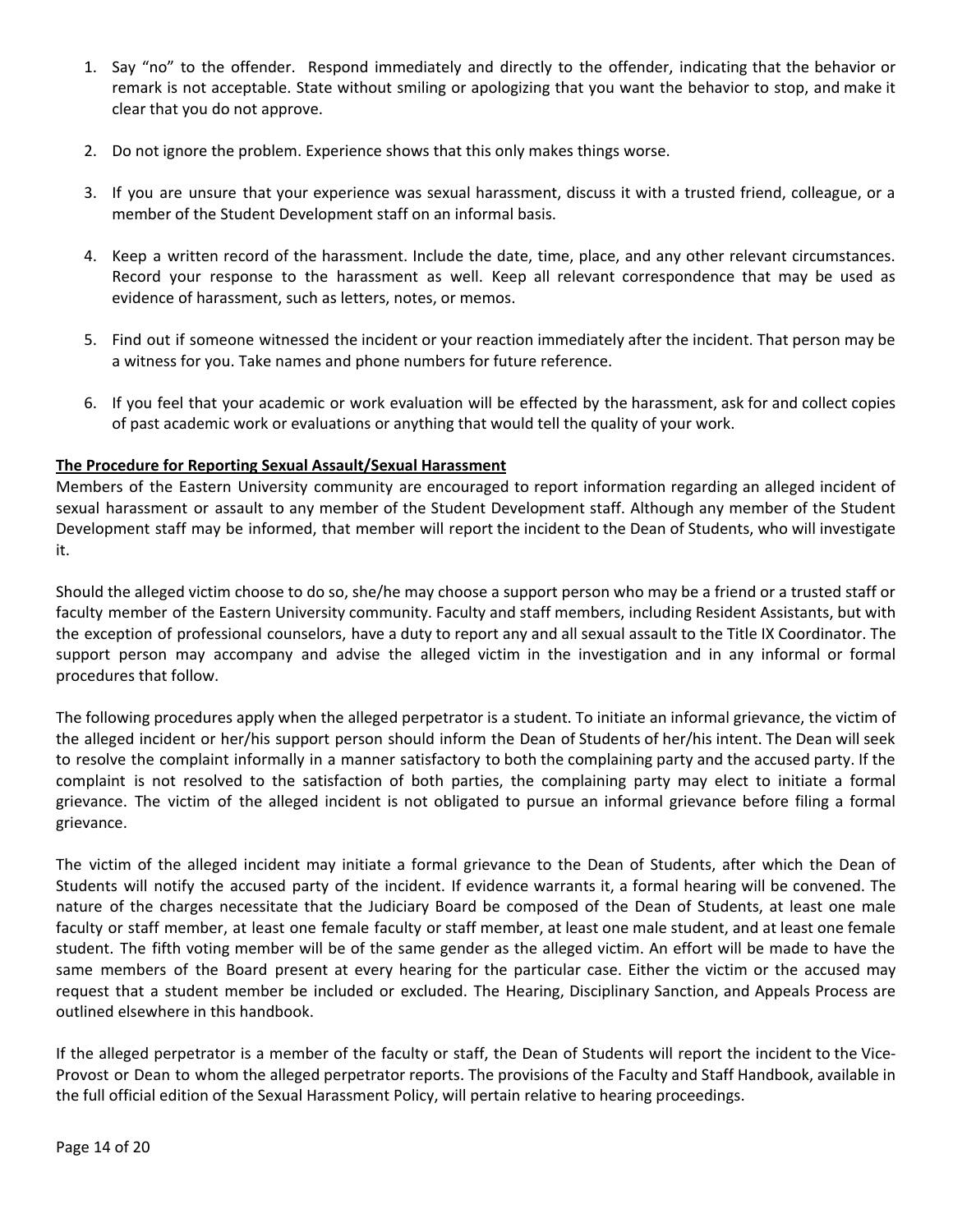# **Confidentiality and External Charges**

The university will maintain complete confidentiality regarding allegations. Only those directly involved in the alleged incident(s) and resulting investigation will have access to information concerning the case unless the alleged victim or accused chooses otherwise. The victim of criminal activity such as sexual harassment or assault is strongly encouraged to file formal charges with the local police. The victim will receive support from all members of the Student Development Office, should the victim choose this option. The internal procedure will be implemented and disciplinary sanctions imposed without regard to the status of the external procedure.

Eastern University strictly prohibits any retaliation, intimidation, or coercion directed against any member of the community, anyone who intends to register a complaint, or anyone who has done so. Any member of the community who, after appropriate investigation, has been determined to have retaliated against a complainant or one who expresses the intent to complain (or against any other party involved), will be subject to disciplinary action. If any member of the Eastern University community believes she/he has been retaliated against, that person should contact a member of the Student Development Staff.

# **Victim's Rights at Eastern University**

Eastern University is concerned for those within the community who might become victims related to the actions of others in the community as well as those outside the community. Although internal incidents are rare, victims should know their rights and advocate for themselves regarding them.

The following are Victim's Rights at Eastern University:

- To request advice and personal support from authorities without making a formal complaint
- To make a complaint and then withdraw the complaint
- To present a spoken or written report and or complaint concerning the matter, to appropriate authorities
- To have a friend or personal counselor accompany them at meetings concerning the matter
- Should the case go before the Student-Faculty Judiciary Board:
	- To submit a written statement to the Dean of Students to be read during the hearing
	- To request to the Dean of Students anonymity during the hearing
	- To be informed of the outcome of the hearing. This may be done verbally or in writing by the Dean of Students or designee.

Victims may consider bringing their case through the legal system and/ or to other external authorities. The choice to do this or not rests solely with the victim. Note that adjudication of matters relative to student behavior within a private university setting is not subject to laws regarding legal proceedings, nor is it meant to be a substitute for the legal process. Regardless of the victim's decision relative to bringing external charges, when school policy has been broken internal disciplinary procedures will be followed and concluded, with or without reference to external adjudication, at the discretion of the Dean of Students.

Victims who participate in the legal system should understand their rights under the law within the state of Pennsylvania. Pennsylvania, victim's rights can be found [here](http://crime.about.com/od/victims/qt/victims_pa.htm).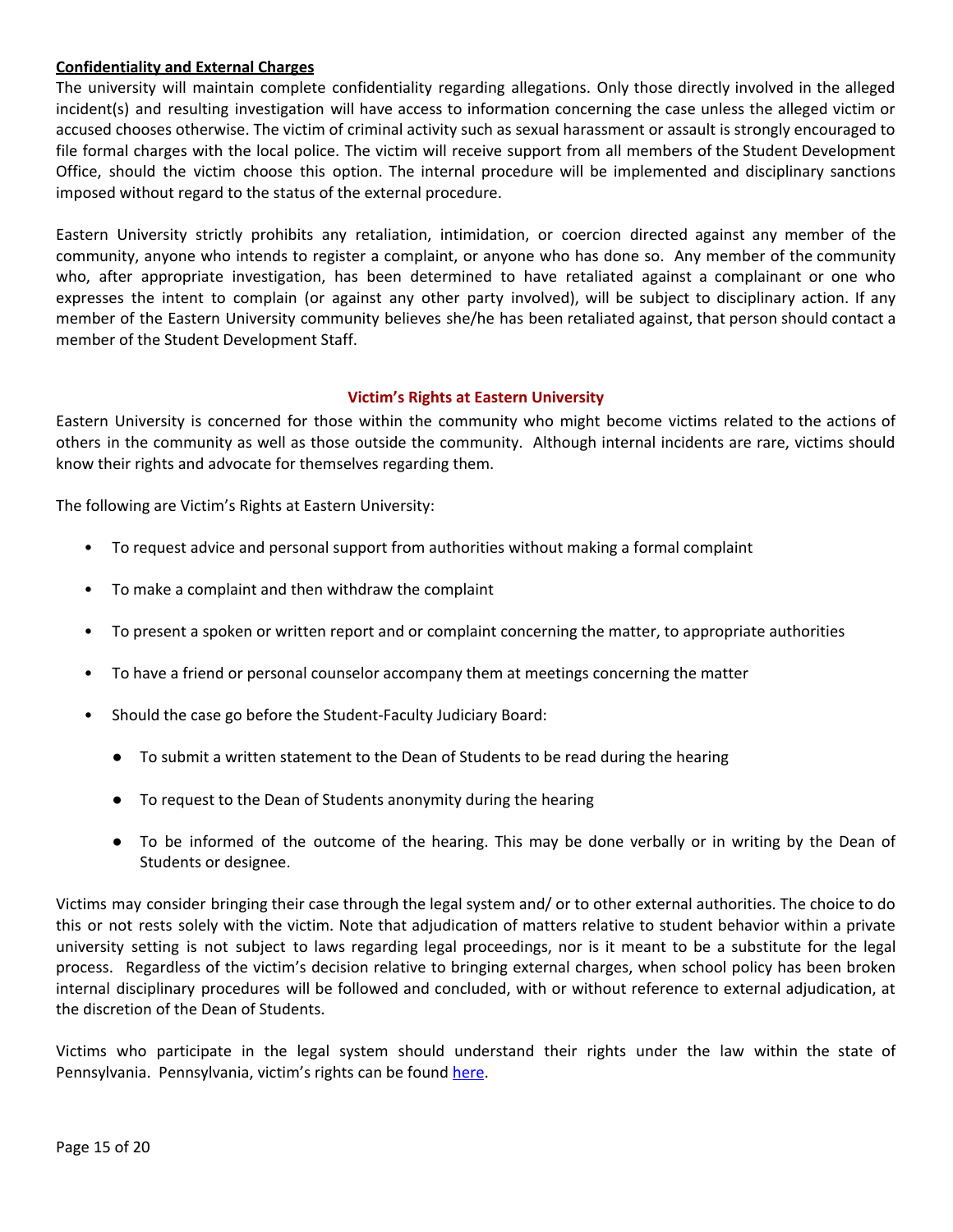Victim's rights differ state by state. Victims are advised to check policy in the appropriate state where the concerning event occurred.

# **The Federal Campus Sexual Assault Victims Bill of Rights**

- Survivors shall be notified of their options to notify law enforcement.
- Accuser and accused must have the same opportunity to have others present.
- Both parties shall be informed of the outcome of any disciplinary proceeding.
- Survivors shall be notified of counseling services.
- Survivors shall be notified of options for changing academic and living situations.

The Campus Sexual Assault Victims' Bill of Rights" exists as a part of the campus security reporting requirements, *commonly known as the Jeanne Clery Act.*

#### **Pennsylvania Crime Victim's Bill of Rights**

#### **PENNSYLVANIA VICTIM'S BILL OF RIGHTS**

As a victim of crime in Pennsylvania you have the following rights:

- To receive basic information concerning the services to assist you;
- To be notified of certain significant actions and proceedings pertaining to your case, including, in personal injury crimes, the arrest of the suspect and escape from police custody;
- To be accompanied at all public criminal proceedings by a family member, a victim advocate or another person;
- In cases of personal injury crimes, burglary, or driving under the influence involving bodily injury, to submit prior comment to the prosecutor's office on the potential reduction or dropping of any charge or changing of a plea;
- To offer prior comment or to submit a written victim impact statement for the judge's consideration at sentencing;
- To recover your losses, to the extent possible, through restitution, compensation through the victim's compensation program and the return of property which was seized as evidence when it is no longer needed by the prosecutor;
- In personal injury crimes where the offender is sentenced to a state prison, to provide prior comment on and to receive notice of release decisions, and to be immediately notified if the offender escapes;
- In personal injury crimes where the offender is sentenced to a local correctional facility, to receive notice of release decisions and to be immediately notified if the offender escapes; \
- To receive immediate notice of release on bail where the offender is committed to a local correctional facility for violation of a protection from abuse order;
- To receive notice when an offender is committed to a mental health facility from a state prison and of the discharge, transfer or escape of the offender from the mental health facility; and
- To have assistance in the preparation of, submission of and follow-up on the financial assistance claims to the Crime Victim's Compensation Board.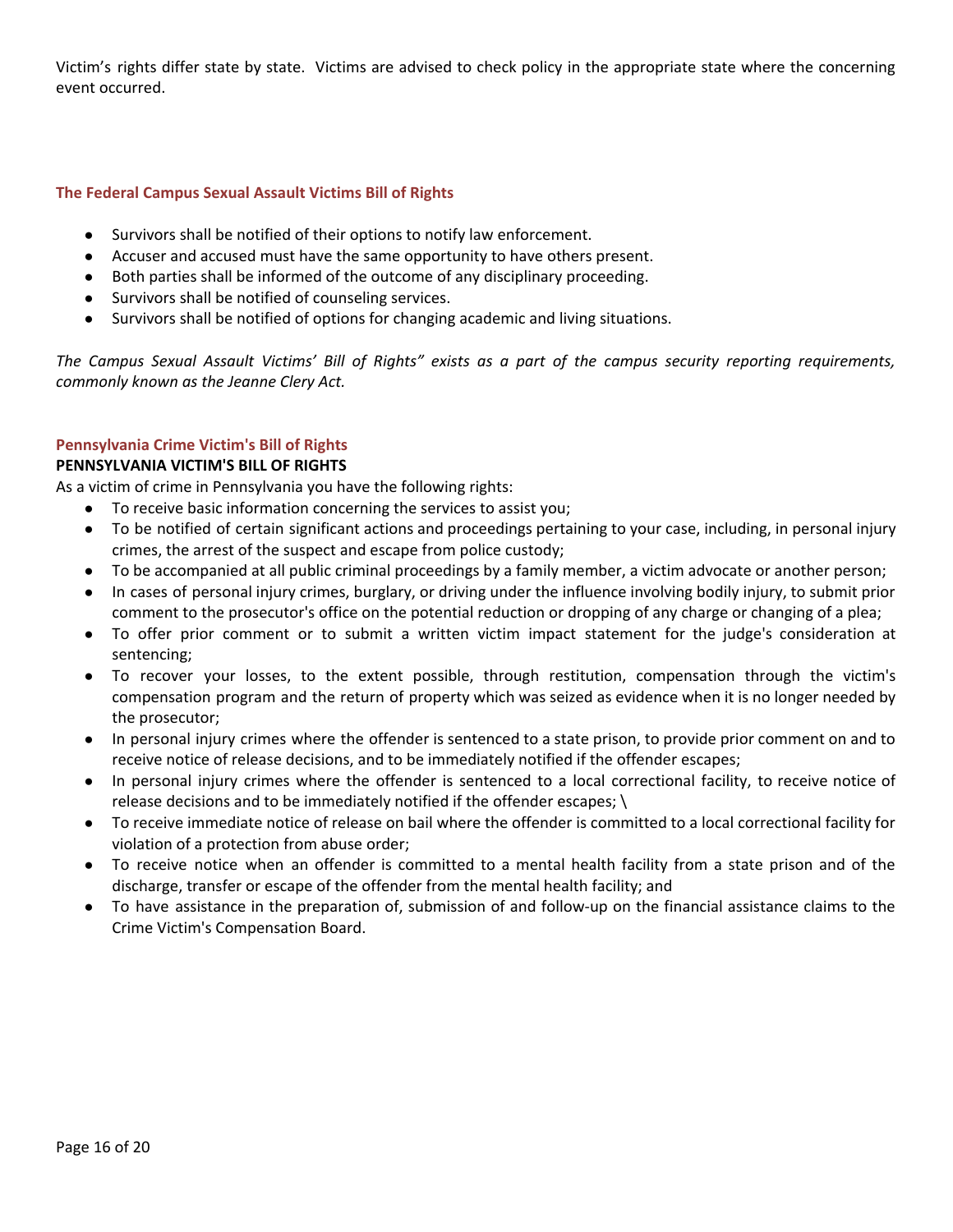#### **Off Campus Victim/Witness Contact Resources**

| <b>LOCATION</b>                                | <b>CONTACT</b>                              | <b>PHONE</b> |
|------------------------------------------------|---------------------------------------------|--------------|
| <b>Philadelphia Police Department</b>          | <b>Business</b>                             |              |
|                                                | Emergency                                   | 911          |
| Pennsylvania State Police                      | 2201 Belmont Ave,<br>Philadelphia, PA 19131 | 215-452-5216 |
| <b>Philadelphia District Attorney's Office</b> | 3 S Penn Square,<br>Philadelphia, PA 19107  | 215-686-8000 |

#### **Victim/Witness Contact Resources - located at St. Davids Campus**

| <b>Office/Department</b>                   | Contact                                                           | Phone         |
|--------------------------------------------|-------------------------------------------------------------------|---------------|
| <b>Student Development</b>                 | Jacqueline Irving, Vice Provost<br>for Student Development /Title | 610-341 -5872 |
|                                            | IX coordinator                                                    |               |
| <b>Student Development</b>                 | <b>Sarah Piff, Dean of Students</b>                               | 610-341-5822  |
| <b>Student Health Center</b>               | Mary Thornton, RN, Director of                                    | 610-341-5955  |
|                                            | <b>Student Health Center</b>                                      |               |
| <b>Public Safety</b>                       | <b>Michael D. Bicking</b>                                         | 610-341-1720  |
|                                            | <b>Director of Public Safety</b>                                  |               |
| <b>Public Safety</b>                       | <b>Public Safety Officer</b>                                      | 610-341-1737  |
| <b>Cushing Center for Counseling &amp;</b> | Lisa Hemlick, Ph.D                                                | 610-341-5837  |
| <b>Support</b>                             |                                                                   |               |
| Chaplain                                   | Rev. Joseph B. Modica, Ph.D                                       | 610-341-5826  |
| <b>Human Resources</b>                     | <b>Kacey Bernard</b>                                              | 610-341-1481  |

# **For all Emergencies students and employees should call Philadelphia Police, Fire and Ambulance by dialing 911**

*The Eastern University Public Safety Department is required to report crimes under the Uniform Crime Reporting for compliance with PA law, in addition to the Jeanne Clery Act. Due to the difference in crime classifications and their definitions, reported statistics in the two reports are not generally comparable. Crimes reported may not have occurred on Eastern University, but in the general location. (Student data is based on fall semester student population.)*

| <b>YEAR</b> | <b>NUMBER OF STUDENTS</b> |  |  |  |  |
|-------------|---------------------------|--|--|--|--|
| 2016        | 110                       |  |  |  |  |
| 2017        | 119                       |  |  |  |  |
| 2018        | --                        |  |  |  |  |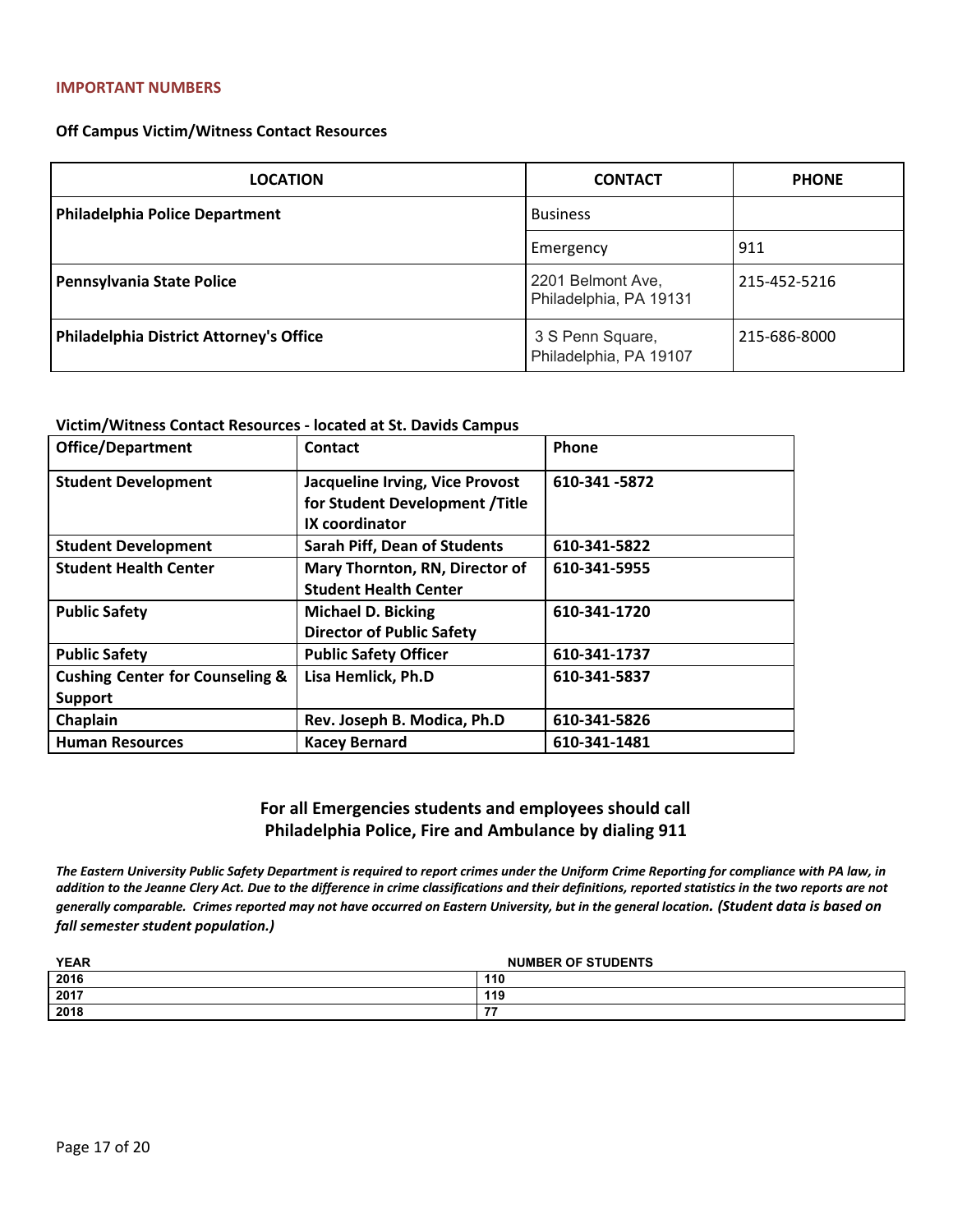# **OFFENSES**

| <b>REPORTABLE CRIME</b>        |                      | <b>Crimes/Students</b> |
|--------------------------------|----------------------|------------------------|
| <b>CATEGORIES</b>              | <b>YEAR / Crimes</b> |                        |
|                                | 2016 / 0             | 0/0                    |
| <b>Aggravated Assault</b>      | 2017/0               | 0/0                    |
|                                | 2018 /0              | 0/0                    |
|                                | 2016 /0              | 0/0                    |
| <b>Other Assaults</b>          | 2017/0               | 0/0                    |
|                                | 2018 / 0             | 0/0                    |
|                                | 2016 / 0             | 0/0                    |
| Arson                          | 2017/0               | 0/0                    |
|                                | 2018 /0              | 0/0                    |
|                                | 2016/0               | 0/0                    |
| <b>Burglary</b>                | 2017/0               | 0/0                    |
|                                | 2018 /0              | 0/0                    |
|                                | 2016 /0              | 0/0                    |
| <b>Disorderly Conduct</b>      | 2017/0               | 0/0                    |
|                                | 2018 /0              | 0/0                    |
|                                | 2016/0               | 0/0                    |
| <b>Driving Under Influence</b> | 2017/0               | 0/0                    |
|                                | 2018 / 0             | 0/0                    |
|                                | 2016 /0              | 0/0                    |
| <b>Drug Abuse</b>              | 2017/0               | 2/59.5                 |
|                                | 2018 /2              | 0/0                    |
|                                | 2016/0               | 0/0                    |
| <b>Drunkenness</b>             | 2017/0               | 0/0                    |
|                                | 2018 /0              | 0/0                    |
|                                | 2016/0               | 0/0                    |
| <b>Embezzlement</b>            | 2017/0               | 0/0                    |
|                                | 2018 / 0             | 0/0                    |
|                                | 2016 / 0             | 0/0                    |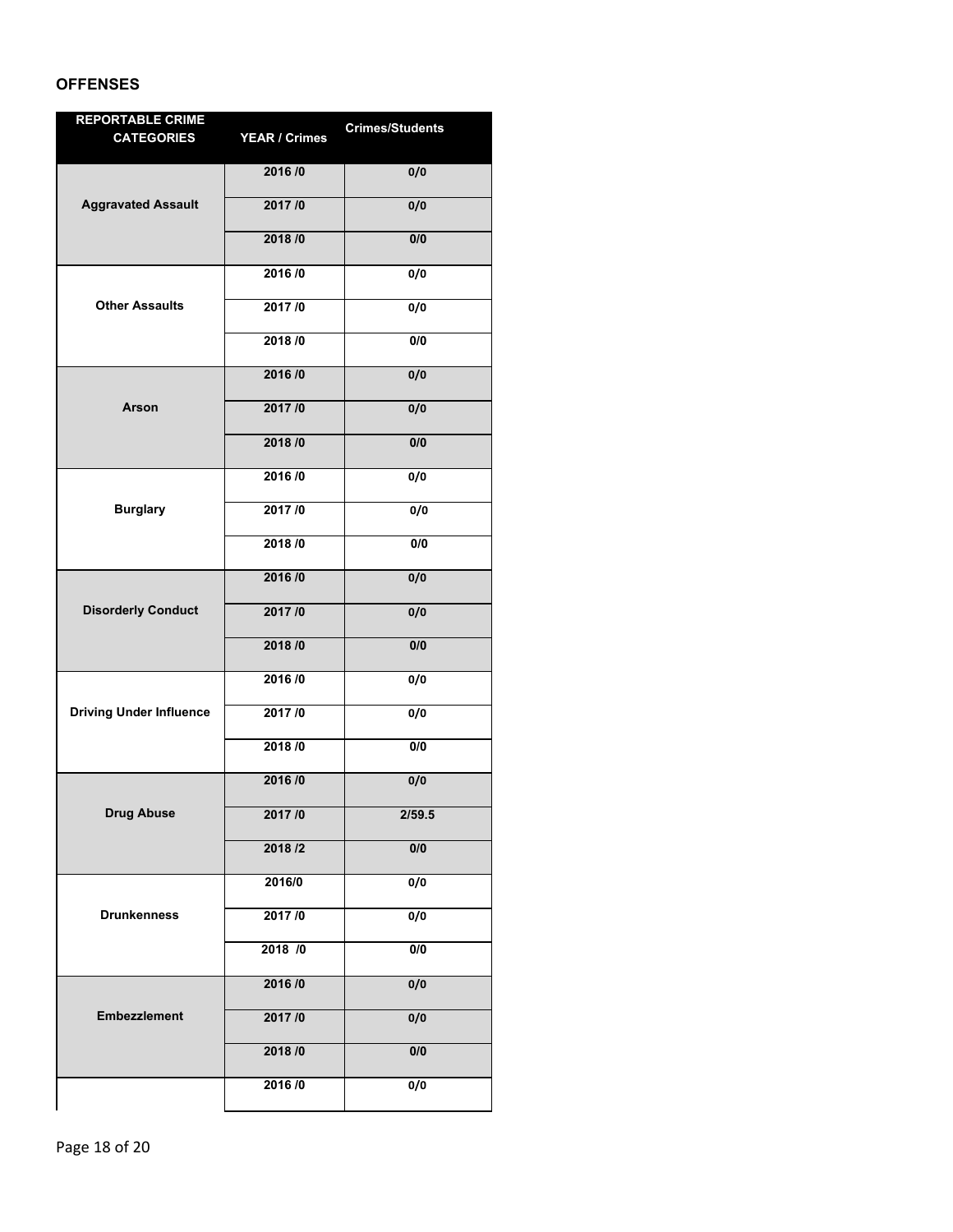| <b>Forgery/Counterfeiting</b>  | 2017/0  | $\overline{0/0}$ |
|--------------------------------|---------|------------------|
|                                | 2018/0  | 0/0              |
|                                | 2016/0  | 0/0              |
| <b>Fraud</b>                   | 2017/0  | 0/0              |
|                                | 2018/0  | $\overline{0/0}$ |
| Gambling                       | 2016/0  | 0/0              |
|                                | 2017/0  | $\overline{0/0}$ |
|                                | 2018/0  | 0/0              |
| <b>Liquor Laws</b>             | 2016/0  | $\overline{0/0}$ |
|                                | 2017/0  | 0/0              |
|                                | 2018/0  | $\overline{0/0}$ |
| <b>Motor Vehicle Theft</b>     | 2016/0  | 0/0              |
|                                | 2017/0  | $\overline{0/0}$ |
|                                | 2018/0  | 0/0              |
| <b>Murder</b>                  | 2016/0  | 0/0              |
|                                | 2017/0  | $\overline{0/0}$ |
|                                | 2018/0  | 0/0              |
| <b>Offenses Against Family</b> | 2016/0  | $\overline{0/0}$ |
|                                | 2017/0  | 0/0              |
|                                | 2018/0  | 0/0              |
| <b>Prostitution</b>            | 2016/0  | 0/0              |
|                                | 2017/0  | $\overline{0/0}$ |
|                                | 2018/0  | 0/0              |
| Rape                           | 2016/0  | $\overline{0/0}$ |
|                                | 2017/0  | 0/0              |
|                                |         | 0/0              |
|                                | 2018/0  | 0/0              |
| <b>Other Sex Offenses</b>      | 2016/0  | $\overline{0/0}$ |
|                                | 2017/0  | 0/0              |
|                                | 2018/0  | $\overline{0/0}$ |
| <b>Robbery</b>                 | 2016 /0 | 0/0              |